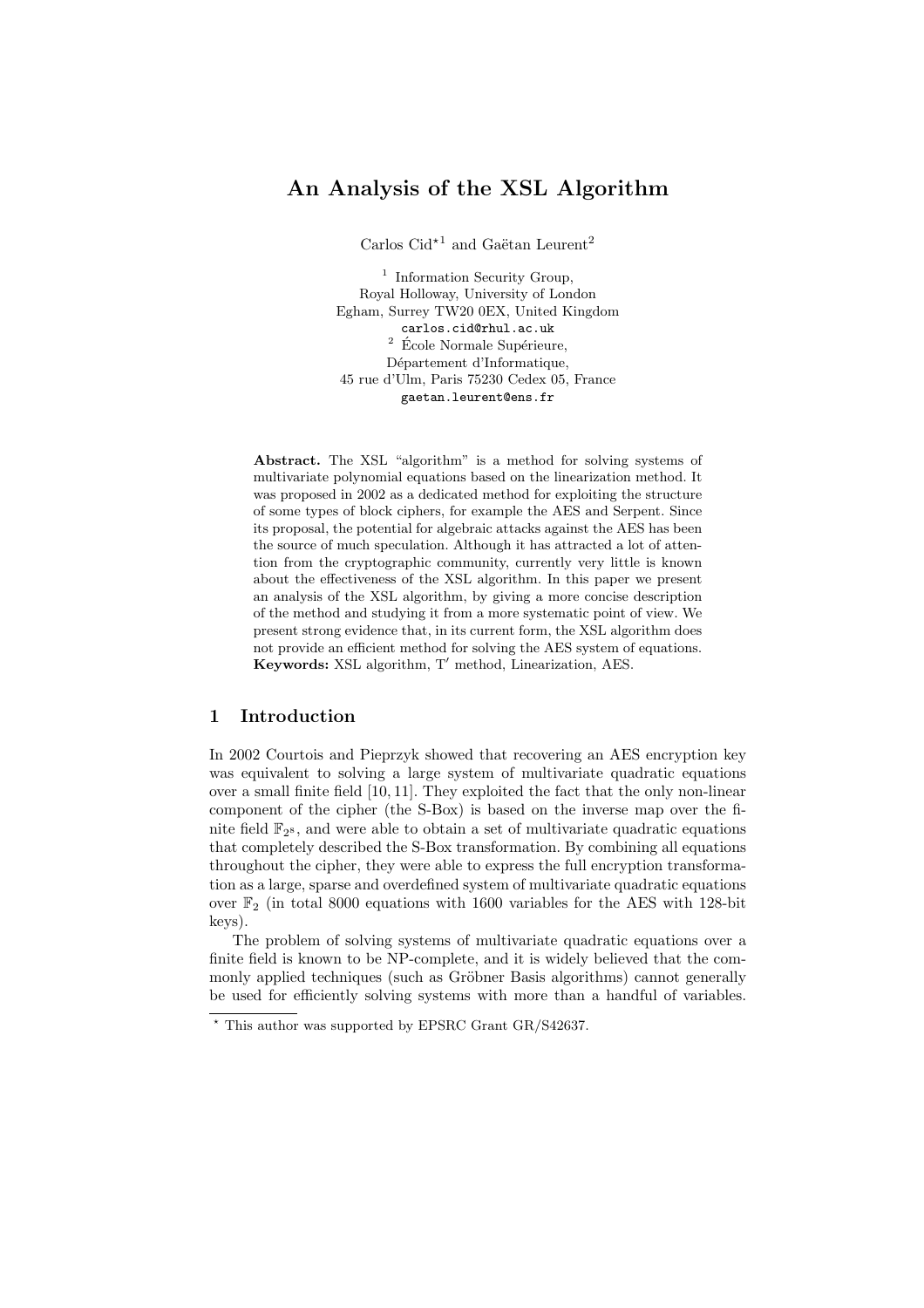However the system derived from the AES is very structured, and the hope is that a dedicated method can exploit this rich structure. With that in mind, a method called XSL was proposed in [10, 11], which it was claimed could provide an efficient way to recover the encryption key for certain types of block ciphers. According to the estimates presented in [10], with the XSL algorithm one could mount a (at least theoretical) successful attack against the AES with 256-bit keys.

Around the same time, Murphy and Robshaw [13] showed how to express the AES encryption as a far simpler system of equations over  $\mathbb{F}_{2^8}$ . It was noticed then that, if XSL worked as predicted, this system should be easier to solve than the original one over  $\mathbb{F}_2$ , and in theory could provide an efficient attack against the AES with 128-bit keys [13, 14].

Since the introduction of the XSL algorithm, the potential for algebraic attacks against block ciphers (and in particular the AES) has been the source of much speculation. Although it has attracted a lot of attention from the cryptographic community, currently very little is known about the effectiveness of the XSL algorithm, and of algebraic attacks in general, against block ciphers.

In this paper we present an analysis of the XSL algorithm. Based on our results we conclude that, as presented in [11], the XSL algorithm should not provide an efficient method for solving the AES system of equations.

#### 2 Linearization Methods

The XSL algorithm was introduced in [10, 11], and it is derived from an earlier algorithm called XL [8]. The XL algorithm and its many variants [7, 9, 11] are all based on the method of linearization, a well-known technique for solving large systems of multivariate polynomial equations. In this method we consider all monomials in the system as independent variables and try to solve it using linear algebra techniques. Note that the linearization method can only be successful if the number of linearly independent equations is approximately the same as the number of monomials in the system. The XL algorithm and its variants attempt to generate enough equations when this is not the case.

The XL is a simple algorithm: if we consider a system of  $m$  quadratic equations and n variables over a finite field  $K$ ,

$$
f_1(x_1, \ldots, x_n) = 0 \;, \; \ldots \; , \; f_m(x_1, \ldots, x_n) = 0, \tag{1}
$$

the algorithm simply multiplies the original equations by all monomials  $M_i$  up to a prescribed degree  $D-2$ , and attempts to solve the system of all resulting equations

$$
M_i \cdot f_j(x_1, \dots, x_n) = 0 \tag{2}
$$

of degree at most D by linearization.

Although not fully understood when first introduced, currently there seems to be a much better understanding of the behaviour of the XL algorithm, including its merits and limitations [1–4, 12]. In particular it has been shown that some of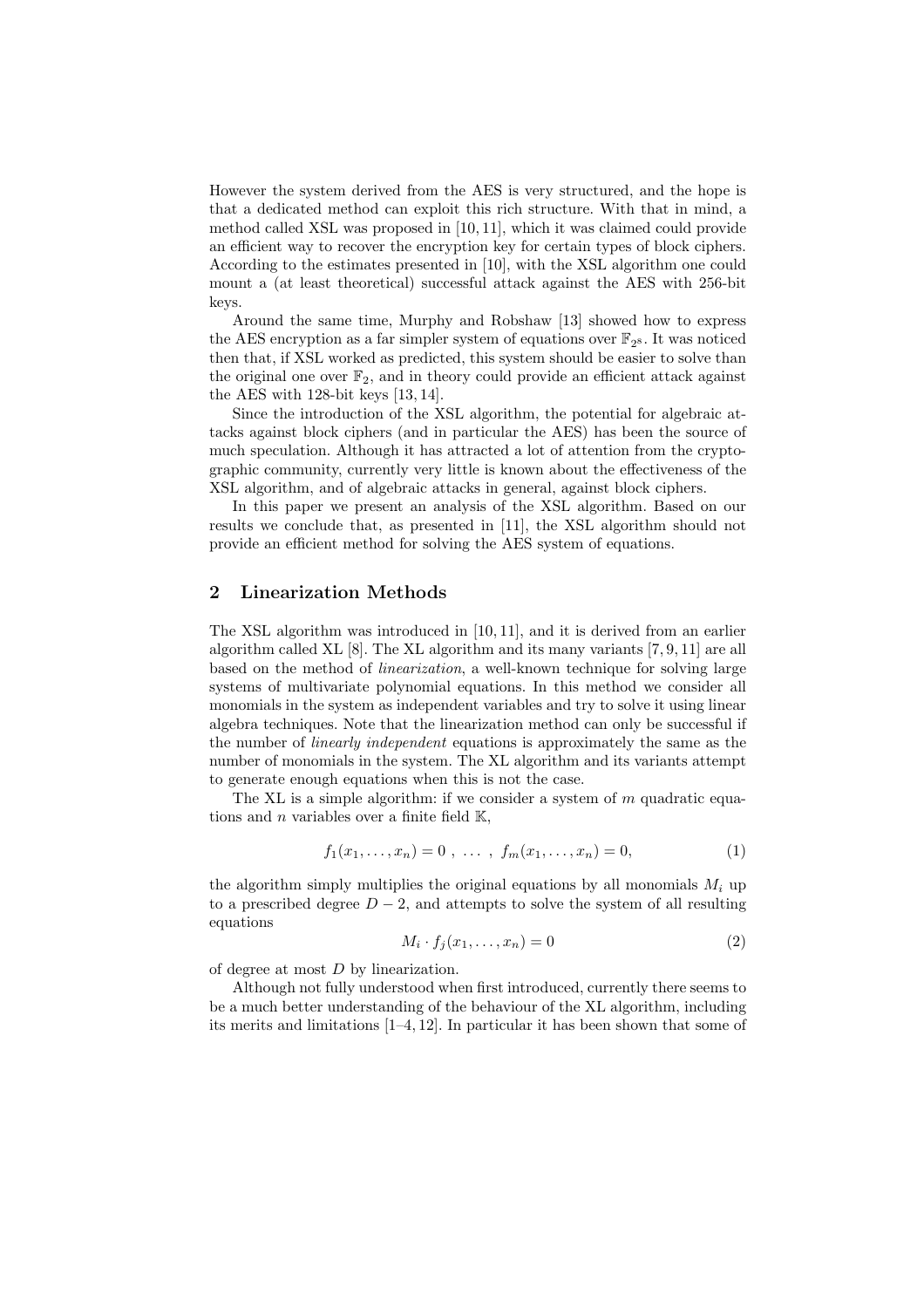the heuristics used in deriving the complexity of the XL algorithm [8] were too optimistic [12].

The XSL algorithm works slightly different. Whereas in the XL algorithm the equations are multiplied by all monomials up to a certain degree, in the XSL algorithm the equations are multiplied only by "carefully selected monomials". The goal here is to create fewer new monomials when generating the new equations. Additionally, there is a last step (called  $T'$  method), in which we try to obtain new linearly independent equations without creating any new monomials.

Analysis of the XSL algorithm does not seem to be an easy task, and currently very little is known about its behaviour. There are a number of reasons for this. Firstly, XSL can be considered an ad-hoc method, and the algorithm relies on the system presenting a somewhat special form, such as having "S-Boxes" with overdefined system of equations, repeated layers of linear equations, and so on. Secondly there are different versions of the algorithm (two attacks are given in [10], which are substantially different from the attack proposed in [11]), and in all cases, the description given leaves some room for interpretation. Furthermore, given the size of the systems involved, it is very difficult to implement and run experiments even on small examples to verify the heuristics in [10, 11].

In the following sections, we give a more concise description of the XSL algorithm and study it from a more systematic point of view in an attempt to get an insight into the algorithm and better understand its behaviour.

### 3 The XSL Algorithm

There are different versions of the XSL algorithm. The first version was proposed in [10], where two different attacks were described: the first one eliminating the key schedule equations (but requiring a number of plaintext-ciphertext pairs), and a second, more specific attack, that used the key schedule equations (and should work with a single plaintext-ciphertext pair). Later a different version of the algorithm was introduced in [11] (called "compact XSL"). Only the first attack was described in [11], although it is straightforward to extend the method to the second attack.

In this paper we concentrate on the "compact XSL" algorithm. Although the algorithm can in theory be applied to a number of block ciphers, our analysis is focused on the AES, and we take into account the special structure of the systems derived from this cipher. The systems used are over  $\mathbb{F}_2$  and always include the key schedule equations (i.e. we perform the second XSL attack).

The XSL algorithm, as described in [11], is supposed to work only on special types of ciphers; it assumes that the cipher is built with layers of small S-Boxes interconnected by linear key-dependent layers. The S-Box is such that it can be described by an overdefined set of quadratic equations. To apply the second attack (i.e. including the key schedule), the key schedule needs to have a similar structure to the encryption (which is the case for the AES).

The XSL algorithm consists of four main steps: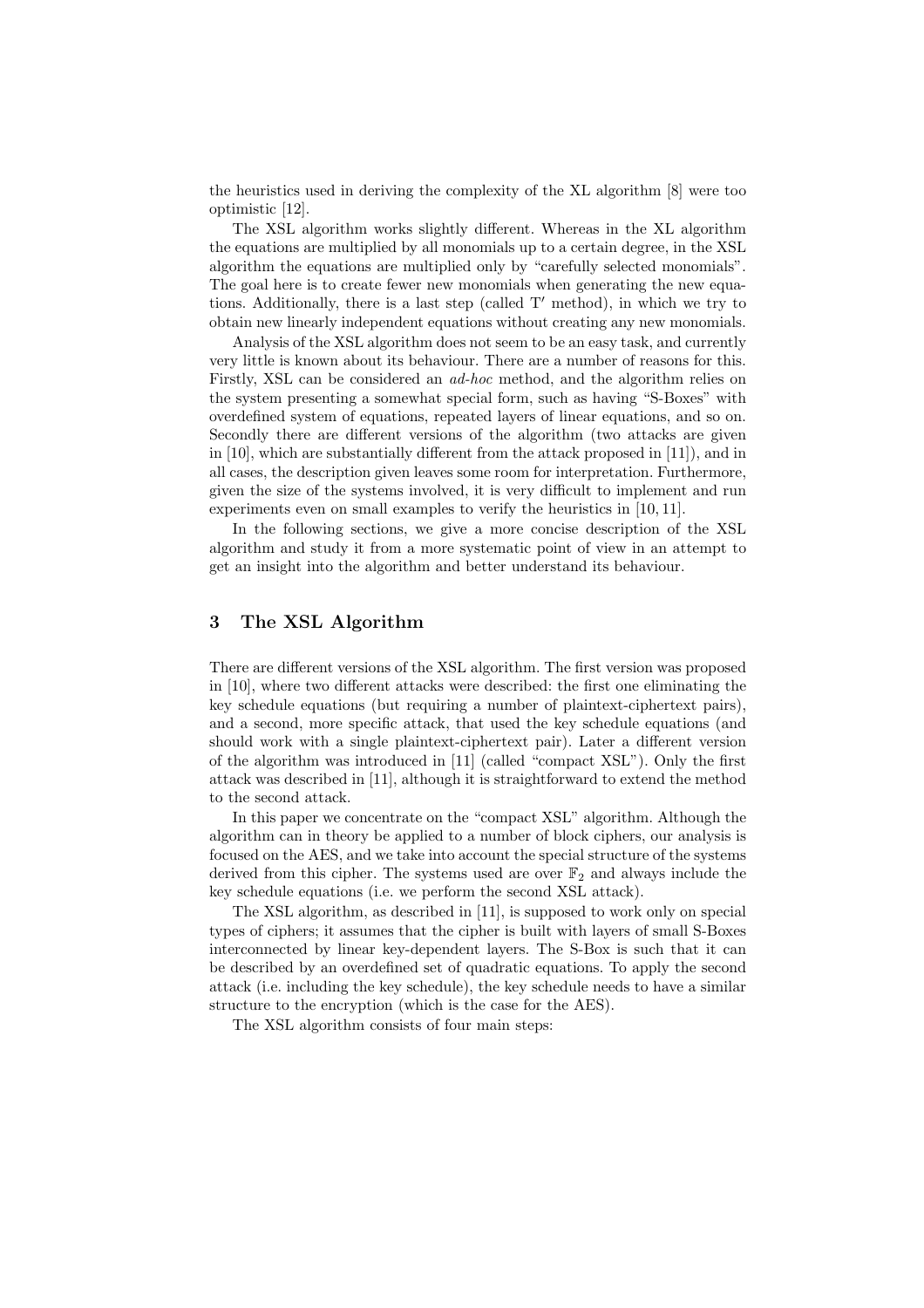- 1. Process the existing set of equations, by choosing certain sets of monomials and equations that will be used during the later steps of the algorithm.
- 2. Select the value of the parameter  $P$ , and multiply the chosen equations by the product of  $P-1$  selected monomials. This is the "core" of the XSL attacks and should generate a large number of equations whose terms are the product of the monomials chosen earlier.
- 3. Perform the  $T'$  method, in which some selected equations are multiplied by single variables. The goal is to generate new equations without creating any new monomials. Iterate with as many variables as necessary until the system has enough linearly independent equations to apply linearization<sup>3</sup>.
- 4. Apply linearization, by considering each monomial as a new variable and performing Gaussian elimination. This should yield a solution for the system.

In the following sections we describe the first three steps, in an attempt to better understand the behaviour of the XSL algorithm. During our analysis, we illustrate the working of the algorithm on a small variant of the AES defined in [5]. The cipher used (denoted by  $SR(3,1,1,4)$ ) has a 4-bit block and 3 rounds, and its operations are over the field  $\mathbb{F}_{2^4}$ . We note however that this small cipher is used only to assist the understanding of the algorithm's various steps; all results obtained are valid for the full AES, and we always present figures for this cipher. We use the following notation throughout this paper (similarly to [11]):

| B: number of S-Boxes in each encryption round; $N_r$ : number of encryption rounds; |  |                                                                                      |  |  |  |  |  |
|-------------------------------------------------------------------------------------|--|--------------------------------------------------------------------------------------|--|--|--|--|--|
| $\mathcal{R}$ : set of all equations;                                               |  | R: cardinality of $\mathcal{R}$ :                                                    |  |  |  |  |  |
| $\mathcal{E}$ : subset of $\mathcal{R}$ consisting of all L.I. equations;           |  | E: cardinality of $\mathcal{E}$ :                                                    |  |  |  |  |  |
| $\mathcal{T}$ : set of all monomials in the system;                                 |  | $T:$ cardinality of $T:$                                                             |  |  |  |  |  |
| $\mathcal{T}'_i$ : set of monomials in the system such                              |  | $T'$ : cardinality of $\mathcal{T}'_i$ ;                                             |  |  |  |  |  |
| that $x_i \cdot \mathcal{T}'_i \subset \mathcal{T}$ ;                               |  | s: number of bits on the S-Box;                                                      |  |  |  |  |  |
|                                                                                     |  | t: number of monomials in the S-Box equations; $r:$ number of equations in an S-Box; |  |  |  |  |  |
| $t_i$ : number of monomials in the S-Box equations to be used in the T' method;     |  |                                                                                      |  |  |  |  |  |
| L: number of subsets of linear layer equations;                                     |  | <i>S</i> : total number of S-Boxes;                                                  |  |  |  |  |  |
| $S_m$ : number of encryption S-Boxes;                                               |  | $S_k$ : number of key schedule S-Boxes;                                              |  |  |  |  |  |
| $b_i$ : number of neighbouring S-Boxes for equations in the subset i;               |  |                                                                                      |  |  |  |  |  |
| $N_b$ : number of columns in the data array;                                        |  | $N_a$ : number of rows in the data array.                                            |  |  |  |  |  |
|                                                                                     |  |                                                                                      |  |  |  |  |  |

## 4 Step 1 - Processing of the Original Set of Equations

The processing method suggested in [11] is that for every S-Box, a basis of  $t - r$  monomials is chosen and the remaining r monomials are written as linear combinations of the elements of the basis. Furthermore, the basis should be chosen such that the variables (i.e. monomials of degree 1) are not in the basis, and the constant monomial 1 is in the basis.

For the AES, we have  $r = 24$  and  $t = 81$ , so each S-Box has a basis consisting of 57 monomials. If we denote by  $w_{ij}$  and  $x_{ij}$  the j<sup>th</sup> bit of the input and output

 $3$  The T' method has also been proposed as the final step of the XL algorithm, in the so-called XL2 method [9].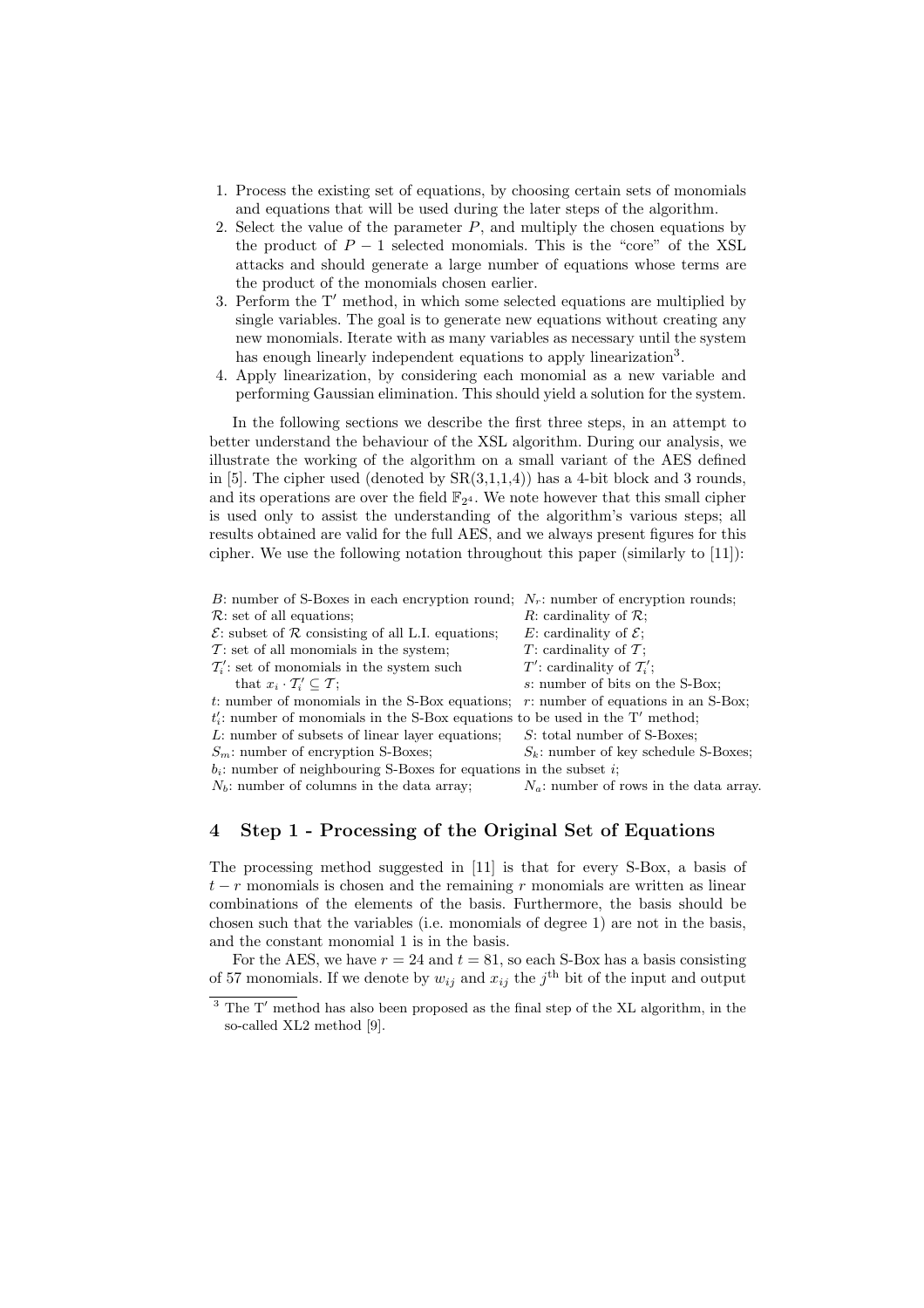of the  $i<sup>th</sup>$  S-Box respectively, we can choose our basis such that it consists of the monomials  $x_{ij}w_{ik}$ , with  $j \neq k$ , and 1. In our small example, we have  $r = 12$  and  $t = 25$ , so after this processing the S-Box equations would be given by

```
\overline{a}\begin{bmatrix} \phantom{-} \end{bmatrix}
    w_{10} +w_{10}x_{11} + w_{11}x_{10} + w_{11}x_{12} + w_{12}x_{10} + w_{13}x_{11} + 1w_{11} +w<sub>10</sub>x<sub>11</sub> + w<sub>10</sub>x<sub>13</sub> + w<sub>11</sub>x<sub>13</sub> + w<sub>12</sub>x<sub>10</sub> + w<sub>12</sub>x<sub>13</sub> + w<sub>13</sub>x<sub>10</sub> + w<sub>13</sub>x<sub>11</sub>
   w_{12} + w_{10}x_{11} + w_{10}x_{12} + w_{12}x_{11} + w_{12}x_{13} + w_{13}x_{10} + w_{13}x_{11}w_{13} +w_{10}x_{11} + w_{10}x_{12} + w_{10}x_{13} + w_{11}x_{10} + w_{11}x_{13} + w_{12}x_{10} + w_{12}x_{13} + w_{13}x_{10}x_{10} +w<sub>10</sub>x_{11} + w<sub>10</sub>x_{12} + w<sub>11</sub>x_{10} + w<sub>11</sub>x_{13} + w<sub>12</sub>x_{11} + 1
   x_{11} +x_{10}x_{12} + w_{10}x_{13} + w_{11}x_{10} + w_{11}x_{13} + w_{13}x_{10} + w_{13}x_{11} + w_{13}x_{12}x_{12} +w<sub>10</sub>x<sub>13</sub> + w<sub>11</sub>x<sub>10</sub> + w<sub>11</sub>x<sub>12</sub> + w<sub>11</sub>x<sub>13</sub> + w<sub>12</sub>x<sub>10</sub> + w<sub>13</sub>x<sub>12</sub>
   x_{13} +x_{10}x_{11} + w_{10}x_{12} + w_{10}x_{13} + w_{11}x_{10} + w_{12}x_{10} + w_{13}x_{10} + w_{13}x_{11} + w_{13}x_{12}w_{10}x_{10} + w_{10}x_{11} + w_{11}x_{10} + w_{12}x_{13} + w_{13}x_{12} + 1w_{11}x_{11} + w_{10}x_{12} + w_{10}x_{13} + w_{11}x_{12} + w_{12}x_{10} + w_{12}x_{11} + w_{12}x_{13} + w_{13}x_{10} + w_{13}x_{12}w_{12}x_{12} + w_{10}x_{11} + w_{11}x_{10} + w_{11}x_{13} + w_{12}x_{13} + w_{13}x_{11} + w_{13}x_{12}w_{13}x_{13} + w_{10}x_{13} + w_{11}x_{12} + w_{12}x_{11} + w_{13}x_{10}
```
and the basis would be given by

#### $\{ w_{10}x_{11}, w_{10}x_{12}, w_{10}x_{13}, w_{11}x_{10}, w_{11}x_{12}, w_{11}x_{13}, w_{11}x_{14}, w_{10}x_{12}, w_{11}x_{13}, w_{11}x_{14}, w_{10}x_{15}, w_{11}x_{16}, w_{11}x_{17}, w_{11}x_{18}, w_{11}x_{19}, w_{11}x_{10}, w_{11}x_{12}, w_{11}x_{13}, w_{11}x_{14}, w_{11}x_{15}, w_{11}x_{16}, w_{11}x_{1$  $w_{12}x_{10}, w_{12}x_{11}, w_{12}x_{13}, w_{13}x_{10}, w_{13}x_{11}, w_{13}x_{12}, 1$  }.

The set consisting of the monomials in the bases of all the S-Boxes is used to multiply the remaining equations in the system (the linear layer equations) in step 2 of the algorithm, while the S-Box relations are used to carry out substitutions in the linear layer equations (Section 5). One of the main ideas of the XSL algorithm is that during the attack the equations are always expressed as sum of terms that are the product of monomials in the bases of P different S-Boxes.

When performing the second XSL attack, we need to do the same processing with the key schedule S-Boxes. In this case we denote by  $k_{ij}$  and  $s_{ij}$  the j<sup>th</sup> bit of the input and output of the  $i<sup>th</sup>$  key schedule S-Box, respectively. Similarly to the encryption S-Boxes, we choose our basis such that it consists of the monomials  $k_{ij} s_{ik}$ , with  $j \neq k$ , and 1. We note however the key schedule has a slightly different structure from the encryption, such that not every key variable goes through an S-Box. The suggestion in [10] is that we should introduce the socalled "artificial S-Boxes", with the necessary variables and no equations. We find this a unnecessary and somewhat cumbersome step, which makes our analysis a bit more complex. In particular, it is harder to derive accurate figures for the number of monomials and equations in the resulting system. In our opinion it is better to rewrite the key schedule system such that these "artificial S-Boxes" are no longer required (see Appendix A). Either way, the chosen form for the key schedule equations should not be relevant in the analysis that follows and does not have any significant influence on the complexity of the attack described.

The linear layer equations (from the encryption and the key schedule) are the equations that will be used directly in step 2 of the algorithm. Each equation (called "active equation") will be multiplied by monomials of the basis from some  $(P-1)$  different S-Boxes (called "passive S-Boxes"). The S-Box relations are not explicitly used in the algorithm, but rather in an indirect form. The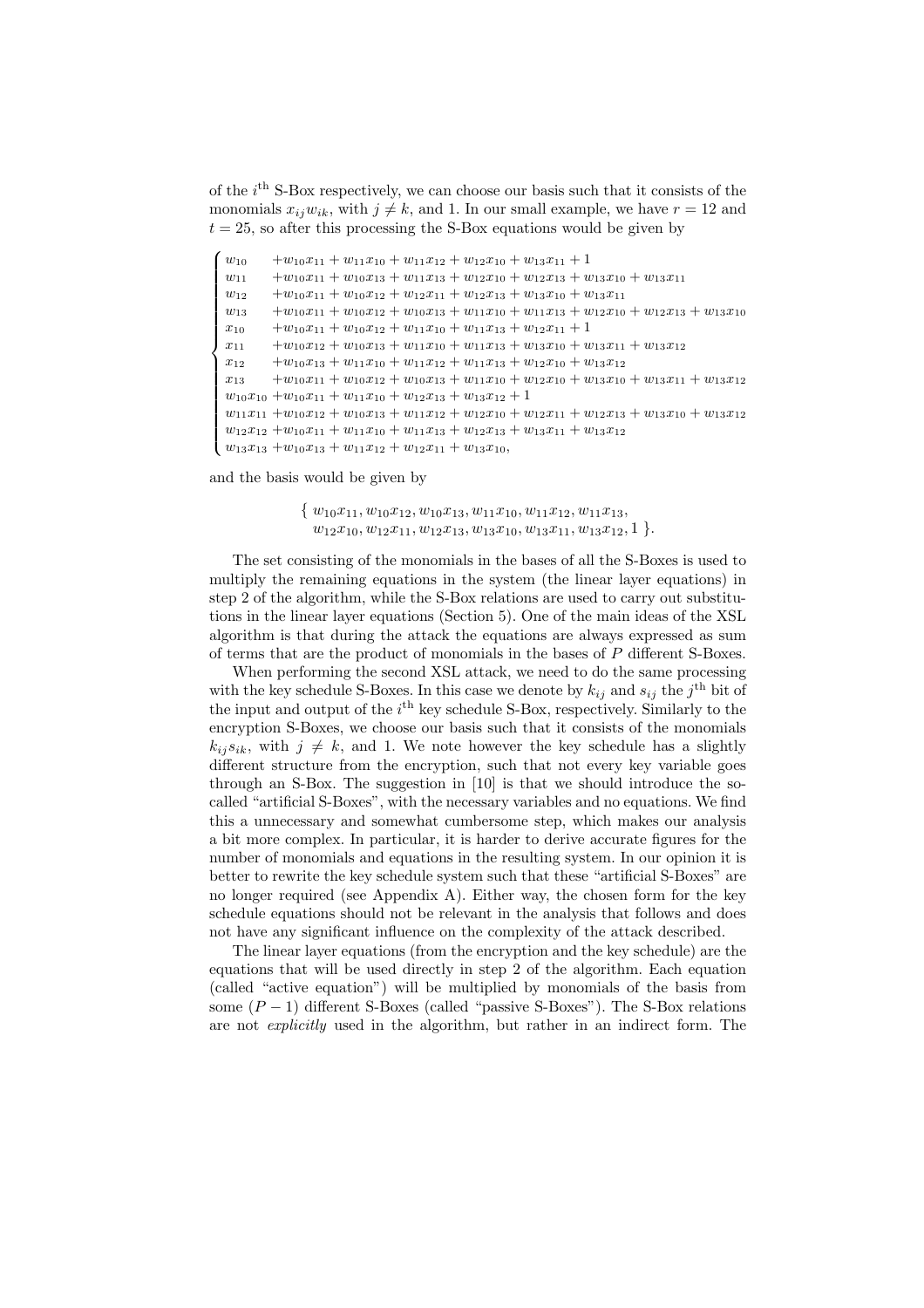linear layer equations are linear in the many variables of the system, and these variables are not in the basis of any S-Box. Thus the XSL algorithm requires us to substitute the variables by their expressions as linear combination of the monomials from the corresponding S-Box basis prior to multiplication. Again, the idea of the XSL algorithm is that during the attack the equations are always expressed as sum of terms that are the product of monomials in the bases of the S-Boxes. For example, in our small cipher the initial key addition operation is expressed by the following subsystem:

$$
\begin{cases}\n p_0 + w_{10} + k_{00} \\
 p_1 + w_{11} + k_{01} \\
 p_2 + w_{12} + k_{02} \\
 p_3 + w_{13} + k_{03},\n\end{cases}
$$
\n(3)

where the  $p_i$  variables correspond to the plaintext values. After performing the substitution of the monomials  $w_{1i}$  and  $k_{0i}$  by their respective expressions from the corresponding S-Boxes bases, the subsystem (3) is written as:

```
\overline{a}\Bigg\{\begin{cases} p_2 + w_{10}x_{11} + w_{10}x_{12} + w_{12}x_{11} + w_{12}x_{13} + w_{13}x_{10} + w_{13}x_{11} + \ + k_{00}s_{01} + k_{00}s_{02} + k_{02}s_{01} + k_{02}s_{03} + k_{03}s_{00} + k_{03}s_{01}, \ p_3 + w_{10}x_{11} + w_{10}x_{12} + w_{10}x_{13} + w_{11}x_{10} + w_{11}x_{13} + w_{12}x_{10} + \end{cases}p_0 + w_{10}x_{11} + w_{11}x_{10} + w_{11}x_{12} + w_{12}x_{10} + w_{13}x_{11} ++ k_{00}s_{01} + k_{01}s_{00} + k_{01}s_{02} + k_{02}s_{00} + k_{03}s_{01}p_1 + w_{10}x_{11} + w_{10}x_{13} + w_{11}x_{13} + w_{12}x_{10} + w_{12}x_{13} + w_{13}x_{10} + w_{13}x_{11} ++k_{00}s_{01} + k_{00}s_{03} + k_{01}s_{03} + k_{02}s_{00} + k_{02}s_{03} + k_{03}s_{00} + k_{03}s_{01}+k_{00}s_{01} + k_{00}s_{02} + k_{02}s_{01} + k_{02}s_{03} + k_{03}s_{00} + k_{03}s_{01}p_3 + w_{10}x_{11} + w_{10}x_{12} + w_{10}x_{13} + w_{11}x_{10} + w_{11}x_{13} + w_{12}x_{10} + w_{12}x_{13} + w_{13}x_{10} ++k_{00}s_{01} + k_{00}s_{02} + k_{00}s_{03} + k_{01}s_{00} + k_{01}s_{03} + k_{02}s_{00} + k_{02}s_{03} + k_{03}s_{00}.
```
The processing above is performed on all equations arising from the linear layer system (including the key schedule). This results in  $(N_r + 1) \cdot B \cdot s + K_e$ quadratic equations over  $\mathbb{F}_2$ , with  $2s \cdot S$  variables and  $S \cdot (t - r - 1)$  monomials (excluding the constant monomial), where  $K_e$  is the number of key schedule equations and  $S$  is the total number of S-Boxes in the cipher. In our small example  $S = 6$  and  $K_e = 8$ , so we have  $4 \cdot 1 \cdot 4 + 8 = 24$  equations on 48 variables and 72 monomials. For the AES-128, we have  $S = 10 \cdot (16 + 4) = 200$  and  $K_e = 192$ . Thus there are 1600 equations, 3200 variables and 11200 monomials (Appendix A).

## 5 Step 2 - Multiplying the Equations

In this step, the attacker selects the value of the parameter  $P$  (refer to [11] on how to compute  $P$ ), and then multiplies each of the equations derived from the cipher linear layer after the substitution described above by the product of  $(P-1)$ monomials from different S-Boxes. Only the monomials in the bases are used. To ensure that the equations generated contain only terms that are the product of monomials from  $P$  different S-Boxes, a few neighbouring S-Boxes need to be excluded (i.e. S-Boxes that have monomials in common with the active equation). This can be visualised in the diagram illustrating the encryption operation in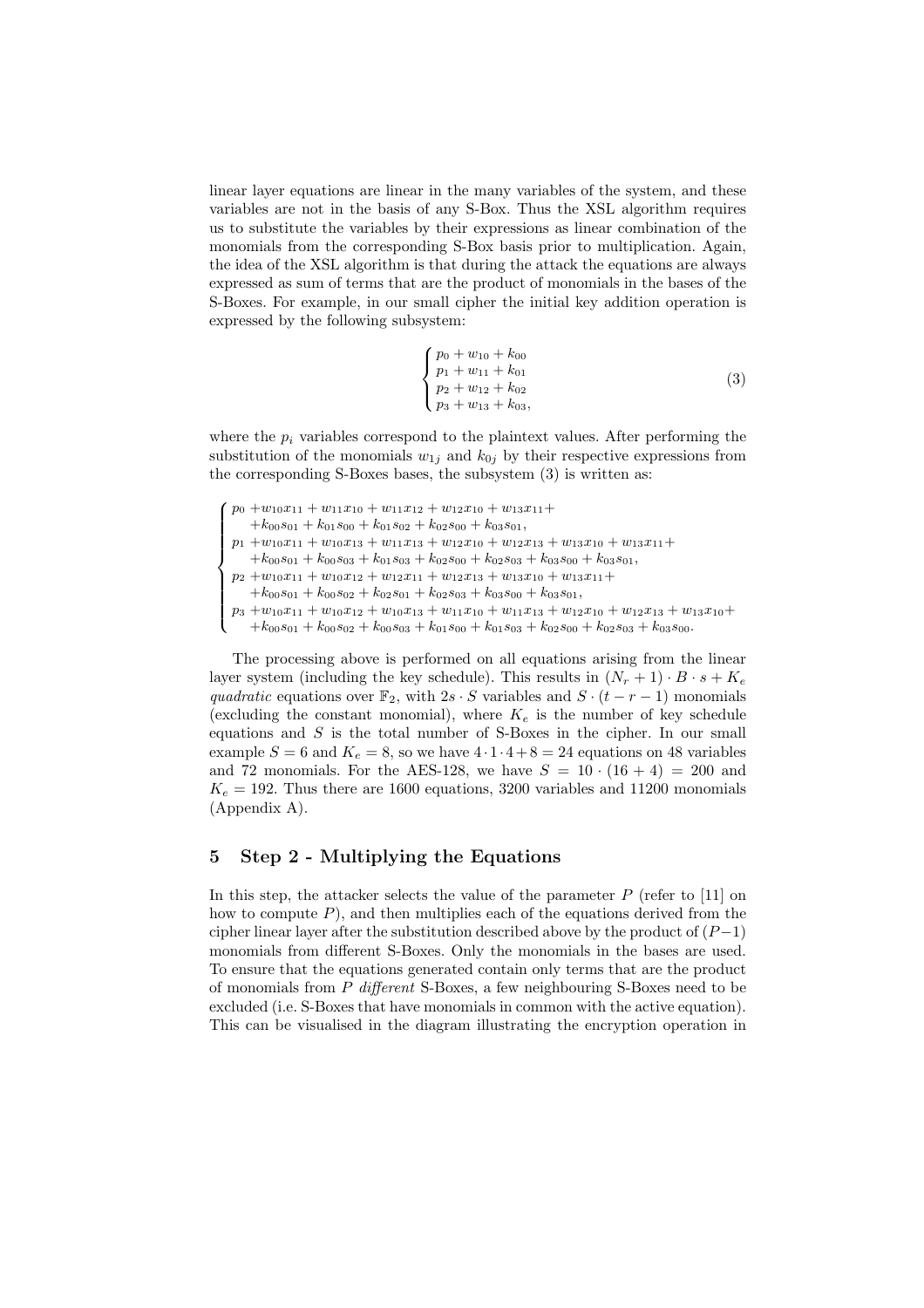

Fig. 1. S-Boxes and Linear Layers on the SR(3,1,1,4) encryption

our small example (Figure 1). For example, when multiplying the equations in the subset  $\text{Lin}_2$ , we should not include the monomials in S-Boxes  $S_2$ ,  $S_3$  and  $K_2$ . ¢

Subset Em<sub>2</sub>, we should not include the monomials in 3-Boxes  $\frac{5}{2}$ ,  $\frac{5}{3}$  and  $\frac{5}{16}$ ,  $\frac{5}{16}$ <br>After multiplication, we expect to have  $R = \sum_{i=1}^{L} s \sum_{k=1}^{P} (t-r-1)^{k-1} \binom{5-k}{k-1}$ equations (though not all linearly independent), where  $L$  is the number of subsets of linear layer equations and  $b_i$  is the number of neighbouring S-Boxes for the or linear layer equations and  $b_i$  is the number of neighbours<br>subset i. In total, we expect to have  $T = \sum_{k=0}^{P} (t - r - 1)^k {S_k \choose k}$  $\frac{1}{\sqrt{2}}$ monomials in the system (Appendix A).

As computed in the previous section, we have 1600 quadratic equations on  $3200$  variables and  $11200$  monomials for the AES-128 before multiplication<sup>4</sup>. So it appears that we start with an underdefined system, which in principle should not be solvable. Note however that, apart from the initial substitution, we have not used the S-Boxes relations yet.

It is not completely clear from the description in [11] how to include the S-Boxes equations. The authors say that "each time, in the attack we want to use one of the other  $r$  terms [not in the S-Box basis], we will write them as linear combination of the elements of the basis" [11]. Although this description leaves the method somewhat open for interpretation, we believe that the most likely way to proceed is to generate all equations via multiplication and then perform (as much as possible) substitutions of monomials not in the bases by their expressions with the corresponding linear combination of monomials in the basis. This should hopefully introduce many new equations. Note that because the initial system used by the XSL algorithm is underdefined, the system can only be solved if further substitutions are performed.

As before, let  $w_{ij}$  and  $x_{ij}$  be the j<sup>th</sup> bit of the input and output of the i<sup>th</sup> S-Box respectively, such that the basis consists of the monomials  $x_{ij}w_{ik}$ , with  $j \neq k$ , and 1 (note that on the key schedule S-Boxes, the variables should be  $k_{ij}$  and  $s_{ij}$ , but for simplicity we rename these variables). We denote by  $[w_{ij}]$ ,  $[x_{ij}]$  and  $[x_{ij}w_{ij}]$  the expressions of these monomials as linear combination of the monomials in the S-Box basis. When performing substitutions, we need to make sure that variables are always substituted in pairs, from the same S-Box  $(w_{ij}$  and  $x_{ik})$ . This is required to ensure that the resulting new equations are

<sup>4</sup> Appendix A of [11] describes how to simplify the equations and reduce the number of variables. However this new format does not seem to be suitable for the XSL attack.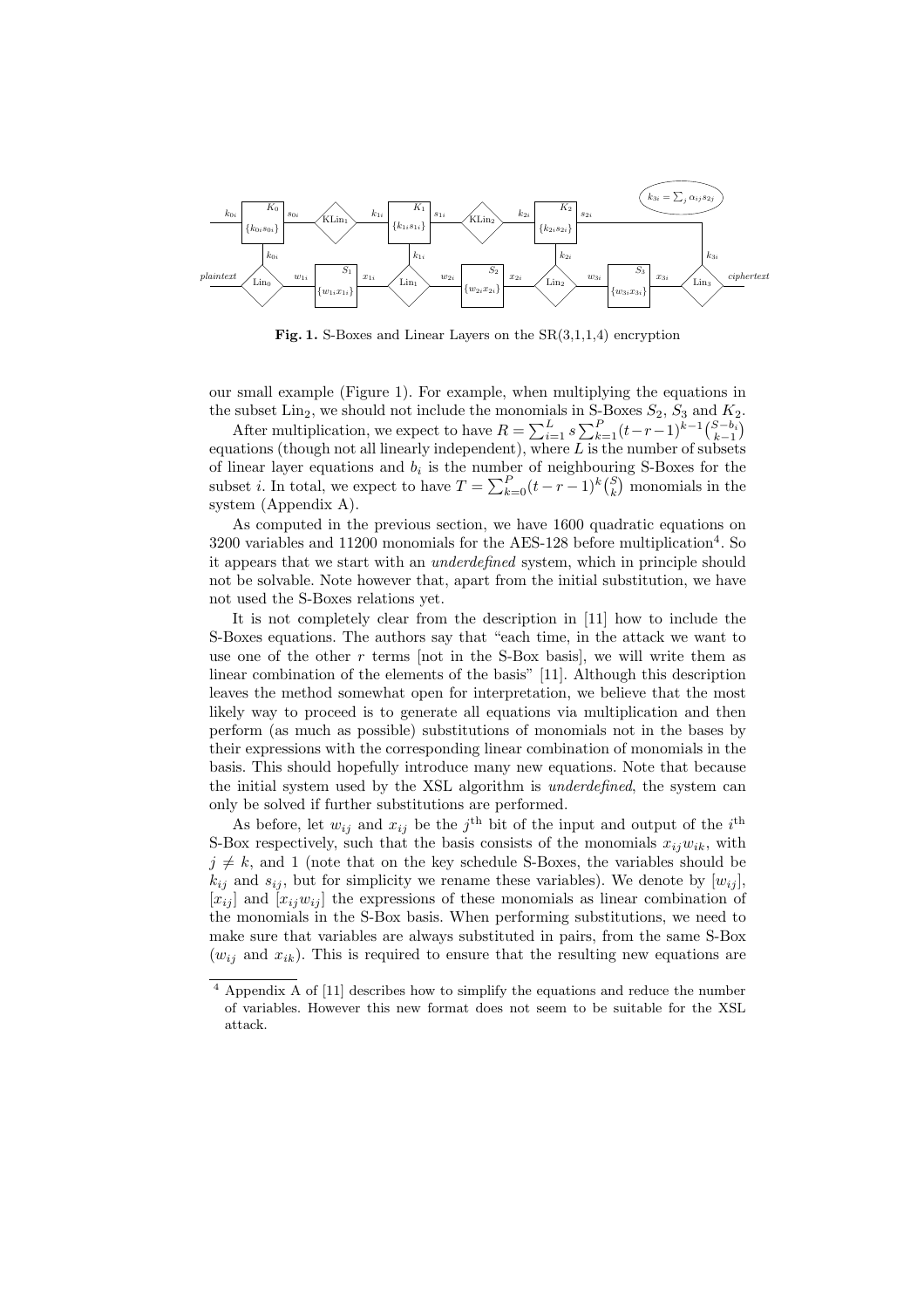still made up of terms that are the product of monomials from the bases of the S-Boxes. Furthermore, we should also make sure that the substitutions do not create monomials of degree higher than 2P.

The relations used for substitution and generation of new equations are

$$
(x_{ij}w_{ik}) \cdot (x_{ij}w_{ik}) = x_{ij}w_{ik}
$$
 for any  $i, j, k$   
\n
$$
(x_{ij}w_{ik}) \cdot (x_{ij}w_{il}) = (x_{ij}w_{ik}) \cdot [w_{il}] = [w_{ik}] \cdot (x_{ij}w_{il})
$$
 for any  $i, j, k$   
\n
$$
(x_{ij}w_{ik}) \cdot (x_{il}w_{ik}) = (x_{ij}w_{ik}) \cdot [x_{il}] = [x_{ij}] \cdot (x_{il}w_{ik})
$$
 for any  $i, j, k$   
\n
$$
x_{ij}w_{ik} = [x_{ij}] \cdot [w_{ik}]
$$
 for  $j \neq k$   
\n
$$
x_{ij}w_{ik} = [x_{ij}] \cdot [w_{ik}] = [x_{ij}w_{ik}]
$$
 for  $j = k$ .

For each S-Box, the number of relations is  $s^2 + s^3 + s^3 + s(s-1) + 2s = 2s^3 + 2s^2 + s$ .

Note that substitutions using any of the relations in (4) will always result in (or only be possible by) monomials made up of the product of some monomials from the same S-Box. However, the XSL algorithm described in [11] excludes monomials from neighbouring S-Boxes when multiplying the original equations, and so the generated equations have only terms of the form

$$
x_{i_1j_1}w_{i_1k_1} \cdot x_{i_2j_2}w_{i_2k_2} \cdot \ldots \cdot x_{i_lj_l}w_{i_lk_l}, \qquad (5)
$$

with  $l \leq P$  and all  $i_r$ 's pairwise distinct. This means that no substitutions can be made such that the resulting new equations contain only terms that are the product of up to  $P$  monomials from *different* S-Boxes. Substitutions always introduce new monomials, and this is not intended to happen with the XSL algorithm. Without any substitutions, we never get any new expressions, and the method essentially ignores the S-Box equations. Therefore, no matter how large the parameter  $P$  is, there is no hope that the XSL algorithm (as described in  $[11]$  can solve the initial set of equations<sup>5</sup>.

The problem with the XSL algorithm arises from the attempt to have only monomials made up of the product of  $P$  different S-Boxes, and as such some S-Boxes needed to be excluded when multiplying. The simplest way to get round this situation is to allow the product of any  $P$  monomials from the bases, not necessarily from different S-Boxes, and use all S-Boxes when multiplying, including the neighbouring ones. The effect is that we should expect a larger number of monomials in the end (as well as equations), but this will also allow the substitutions, and we will be able to include the S-Boxes relations in the computations.

A more systematic way to proceed is however to add the relations (that were to be used for substitution) to the initial set of equations, and perform the algorithm without any further substitutions. Care has to be taken though, as some of the new equations have degree 4 rather than 2 (e.g.  $x_{ij}w_{ik} = [x_{ij}] \cdot [w_{ik}]$ ), and these should be multiplied by the product of up to  $P-2$  monomials only. We note also that, as the monomial  $x_{ij}w_{ij}$  does not belong to the S-Box basis, we should not include some of the relations involving this monomial (for example,  $x_{ij}w_{ij} = [x_{ij}w_{ij}]$  in the initial set of equations.

 $5$  Substitutions could still be performed by modifying the last step of XSL (T' method), but this is obviously not the way it was originally proposed.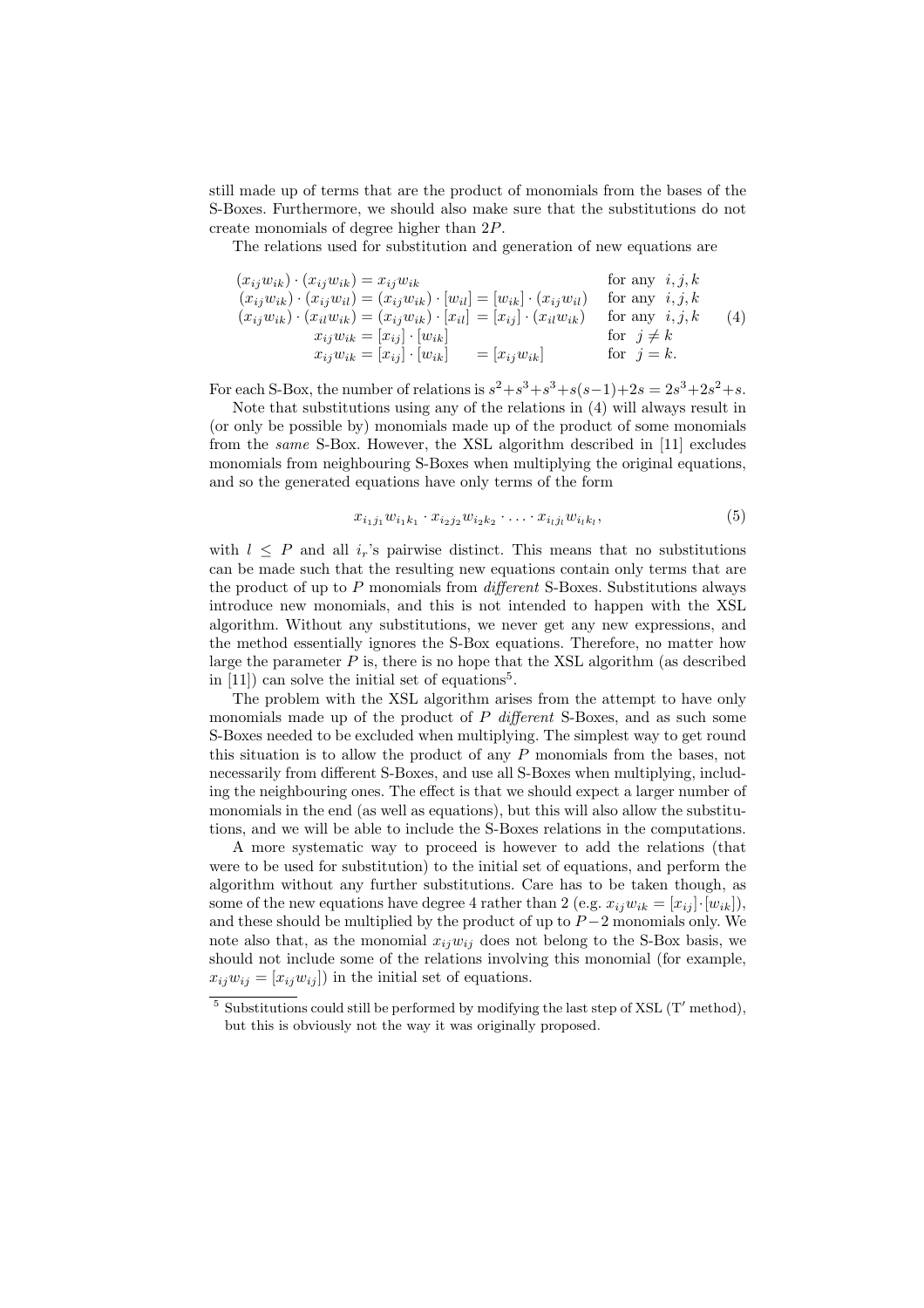It can be shown that this new procedure is essentially equivalent to the previous one, and all new equations created by substitution can also be generated by applying the method to this enlarged set of equations. We call this modified method  $sXL$  (standing for *substitute and XL*), and examine it in the following section.

### 5.1 The sXL Algorithm

The sXL algorithm seems to be the natural way to get round the flaw in the original XSL algorithm described in [11]. In the sXL algorithm, equations are first processed as described in Section 4. We then add the many new relations (4) resulting from the S-Boxes equations to the original linear layer equations, and multiply all equations in this set by the product of  $(P-1)$  monomials from the bases of (not necessarily distinct) S-Boxes, for an appropriate value P.

In the initial set, there were  $(N_r + 1) \cdot B \cdot s + K_e$  quadratic equations on  $2s \cdot S$ variables and  $S \cdot (t - r - 1)$  monomials. To this set we add

$$
S \cdot (s(s-1) + s(s-1)^2 + s(s-1)^2 + s(s-1) + s) = S \cdot (2s^3 - 2s^2 + s)
$$

quartic equations derived from the relations in (4) (we are excluding some relations using the monomial  $x_{ij}w_{ij}$ ). We call this new set  $\overline{S}$ .

To analyse the running time of the sXL algorithm, we need to compute the minimal value  $P_m$  of the parameter P for which the method yields a solution of the system. We initially ignore the  $T'$  method (Section 6).

In order to compute  $P_m$ , we introduce new variables  $Y_{ijk}$  and substitute the monomials  $(x_{ij} \cdot w_{ik})$  in the equations in  $\overline{S}$  by  $Y_{ijk}$ . We denote the resulting new set of equations by  $\mathcal{S} \subset \mathbb{K}[Y]$ . The new variables  $Y_{ijk}$  are related by the various relations of type

$$
Y_{ijk} \cdot Y_{ipq} = x_{ij} w_{ik} \cdot x_{ip} w_{iq} = x_{ij} w_{iq} \cdot x_{ip} w_{ik} = Y_{ijq} \cdot Y_{ipk}, \tag{6}
$$

where we might have to use the S-Box relations if  $j = q$  or  $p = k$ . We call this set  $\mathcal{R} \subset \mathbb{K}[Y]$ , and it contains  $S \cdot \frac{s^2(s-1)^2}{4}$  $\frac{(-1)^{2}}{4}$  equations.

We now consider the system of equations  $\mathcal{S} \cup \mathcal{R} \subset \mathbb{K}[Y]$ , and execute the XL algorithm on this system. The algorithm is required to run to a certain degree  $D_m$  to yield a solution.

We now have the following proposition (proof is given in Appendix B):

**Proposition 1.** Let  $\overline{S}$  be the set consisting of the original linear layer equations together with the relations (4) resulting from the S-Boxes equations, all written as sum of terms made up of the product of monomials in the S-Boxes bases. Denote by  $P_m$  the minimal value of the parameter P for which the algorithm described above (sXL) yields a solution of the system. Similarly, let  $S \cup \mathcal{R} \subset \mathbb{K}[Y]$  denote the set of equations derived from  $\overline{S}$  and the relations (6) by substituting the monomials  $(x_{ij} \cdot w_{ik})$  by  $Y_{ijk}$ . If  $D_m$  denotes the minimal degree for which the XL algorithm yields a solution of this system, then  $P_m = D_m$ .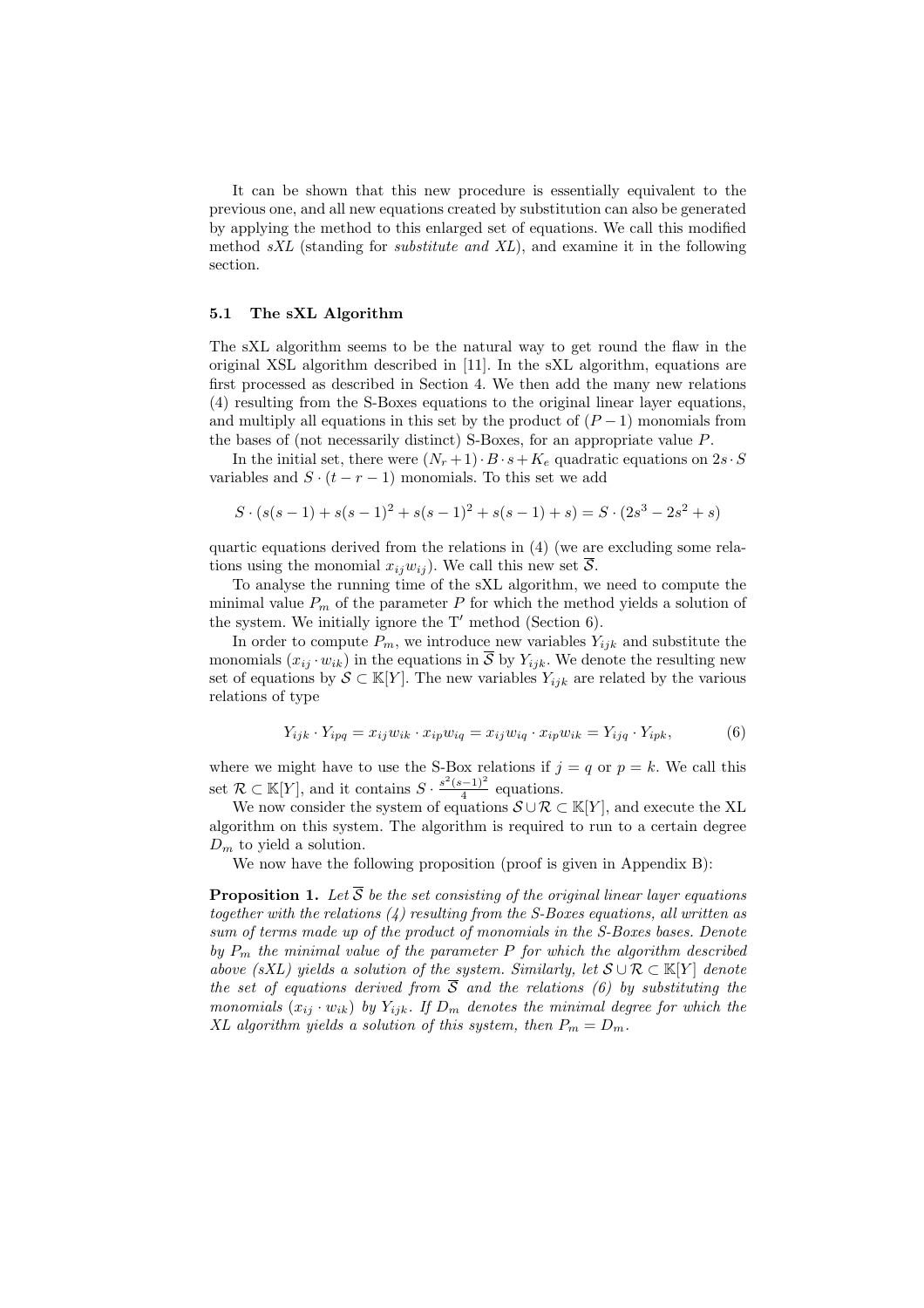Proposition 1 states that the sXL algorithm is essentially equivalent to an initial substitution (substituting the monomials  $(x_{ij} \cdot w_{ik})$  by  $Y_{ijk}$ ), and then applying the XL algorithm to the resulting system in  $\mathbb{K}[Y]$  (thus the name sXL - *substitute and XL*). For the AES-128, we start the XSL algorithm with 1600 equations, 3200 variables and 11200 monomials (i.e. an underdefined system). To run the sXL algorithm, we use the set  $\overline{S}$ , which contains 182400 linearly independent equations. The set  $R$  has 156800 linearly independent equations, and after adding all relations and substituting the monomials, the set  $\mathcal{S} \cup \mathcal{R}$  has 276800 equations (each S-Box contains 1376 linearly independent equations) on 11200 variables. By Proposition 1 above and Theorem 1 from [12], we expect to run the algorithm up to degree at least  $D = 51$  for the method to yield a solution. If we include the  $T<sup>'</sup>$  method as last stage (essentially running the XL2 method [9]), we expect to run the algorithm to degree at least  $D = 20$ . Thus in the best case, the complexity of the attack is at least

$$
(\dim(\phi(\overline{U}_D)))^{\omega} = (\dim(U_D) - \dim(\ker \phi))^{\omega}
$$
  
 
$$
\geq \left(\sum_{i=0}^{20} {1200 \choose i} - 156800 \cdot \sum_{i=0}^{18} {1200 \choose i} \right)^{\omega} \approx 2^{492},
$$

where  $\phi$ ,  $U_D$ ,  $\overline{U}_D$  are defined in the proof of Proposition 1 (Appendix B), and  $\omega = 2.376$  is the highly optimistic Gaussian reduction exponent given in [11]. Furthermore it should be clear that there seems to be no benefit in running this method instead of simply applying XL or XL2 to the simplified AES system of 8000 equations over 1600 variables described in [10]. Using the same results from [12], we expect in this case to run the algorithm up to degree at least  $D = 44$  for the XL algorithm and at least  $D = 29$  for the XL2 method. Again, in the best case the complexity of the attack is at least

$$
T^{\omega} = \left(\sum_{i=0}^{29} {1600 \choose i}\right)^{\omega} \approx 2^{488}.
$$

We recall that the inefficiency of the XL algorithm against the AES has already been shown in [11], and this was in fact the motivation for the proposal of the XSL algorithm. We have shown however that the XSL algorithm presented in [11] has a flaw in its description, and the natural modification (i.e. sXL) is essentially equivalent to the XL algorithm (or XL2) on a much larger system, resulting therefore in a less efficient method of attack against the AES.

## 6 Step  $3$  - The T' method

The T' method is the final stage of the XSL algorithm before linearization. We recall that to apply linearization, we require that the number of *linearly* independent equations in the system needs to be approximately the same as the number of monomials (in the notation introduced earlier,  $E \approx T$ ). Starting with a system resulting from step 2 (which may still have T much larger than  $E$ ), the  $T'$  method works by multiplying some selected equations by single variables  $x_i$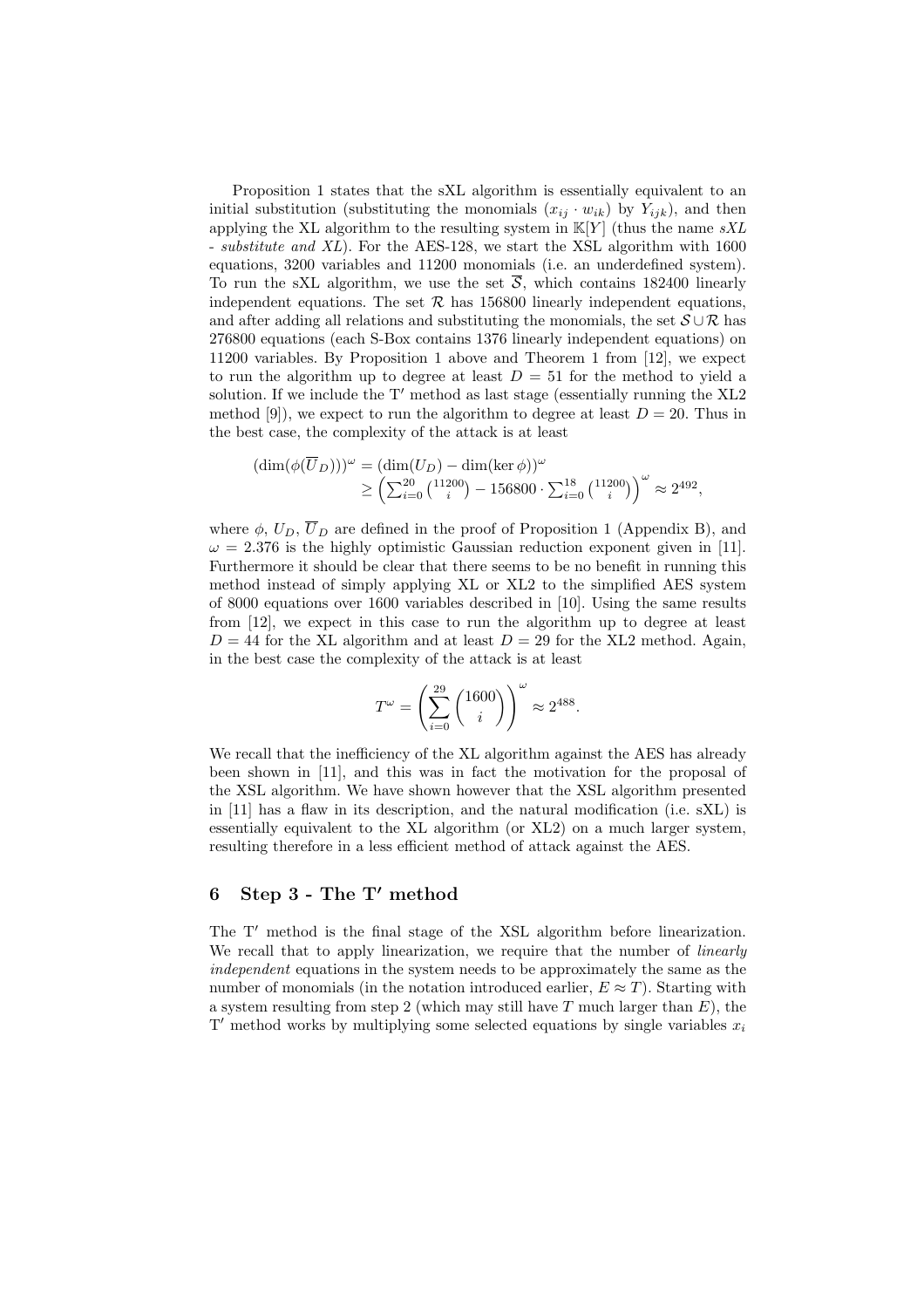(reducing modulo  $x_i^2 + x_i$  when necessary) in an attempt to obtain new linearly independent equations without creating any new monomials. The hope is that after a few iterations we have  $E = T - 1$ . Although the method seems to have been designed to work on systems of equations over  $\mathbb{F}_2$ , it is possible to modify it to work on equations over other finite fields.

Let  $R$  be a system of multivariate polynomial equations of degree at most  $D$ with *n* variables  $\{x_1, x_2, \ldots, x_n\}$  over the finite field  $\mathbb{K} = \mathbb{F}_2$ . We assume that  $\mathcal R$  contains E linearly independent equations. Let  $\mathcal T$  be the set of all monomials in the system, and  $\mathcal{T}'_i$  be the set of monomials that can be multiplied by the variable  $x_i$  and still belong to T, i.e.  $\mathcal{T}'_i = \{t \in \mathcal{T} | x_i \cdot t \in \mathcal{T} \}.$ 

Denote by T and  $T_i'$  the cardinality of the sets T and  $T_i'$ , respectively. Assuming that  $E \geq T - T'_i + C$  and  $C \geq 1$ , we can apply the following "algorithm" [11].

- 1. Perform a Gaussian elimination on the system  $\mathcal R$  to bring it to a form in which each monomial is a known linear combination of monomials in  $\mathcal{T}'_i$ . Since we have  $E \geq T - T'_i + C$ , we should have around C equations of which all monomial are in  $\mathcal{T}'_i$ .
- 2. Multiply these equations by  $x_i$ , reducing modulo  $x_i^2 + x_i$  when necessary. Add any new linearly independent equations to the system  $\mathcal{R}$ .
- 3. Repeat steps 1 and 2 on the resulting system with other variables  $x_i$  until  $E = T - 1.$

It is expected in [11] that the number of new equations generated grows at exponential rate, and that if the initial system has a unique solution, then after a few iterations (perhaps using as little as three variables) the algorithm should generate enough equations to solve the system by linearization.

Consider the polynomials in  $\mathcal R$  as vectors over  $\mathbb K$  in the polynomial algebra  $\mathbb{K}[x_1,\ldots,x_n]$  and  $\mathcal E$  the vector space (of dimension E) generated by R. With an abuse of notation, we denote the space generated by all monomials of degree at most D by T. By using the field relation  $x^2 + x = 0$  to reduce the degree of monomials when necessary, we have  $T = \dim(T) = \sum_{i=1}^{D}$  $\sum_{i=0}^{D} \binom{n}{i}.$ 

For any variable  $x_i$ , let  $\mathcal{T}'_i \subseteq \mathcal{T}$  be the subspace of  $\mathcal{T}$  defined earlier. We can write  $\overline{a}$  $\mathbf{r}$  $\overline{a}$  $\mathbf{r}$ 

$$
\mathcal{T} = \mathcal{T}'_i \oplus \mathcal{U} \quad \text{and} \quad T'_i = \dim(\mathcal{T}'_i) = \sum_{i=0}^{D-1} \binom{n}{i} + \binom{n-1}{D-1}.
$$
 (7)

In order to apply the T' method, we need  $\mathcal{E} \cap \mathcal{T}'_i \neq \emptyset$ . The vectors in  $\mathcal{E} \cap \mathcal{T}'_i$ correspond to the equations that are multiplied by the variable  $x_i$  when running the algorithm. A sufficient condition is that

$$
\dim(\mathcal{E}) > \dim(\mathcal{U}) = \dim(\mathcal{T}) - \dim(\mathcal{T}'_i),\tag{8}
$$

or equivalently, that  $E > T - T_i'$ . We denote the subspace  $\mathcal{E} \cap T_i'$  by  $\mathcal{C}_i$ , and its dimension by  $C_i = E - T + T'_i$ .

We note that the multiplication of the equations in  $\mathcal{E} \cap \mathcal{T}'_i$  by  $x_i$  induces a linear transformation  $X_i : T'_i \to T'_i$ . By appropriately choosing an ordered a linear transformation  $X_i : I_i \to I_i$ . By appropriately choosing an ordered<br>basis for  $T'_i$ ,  $X_i$  can be represented by the  $T' \times T'$  matrix  $\begin{pmatrix} 0 & 0 \\ 0 & \text{Id} \end{pmatrix}$ , where Id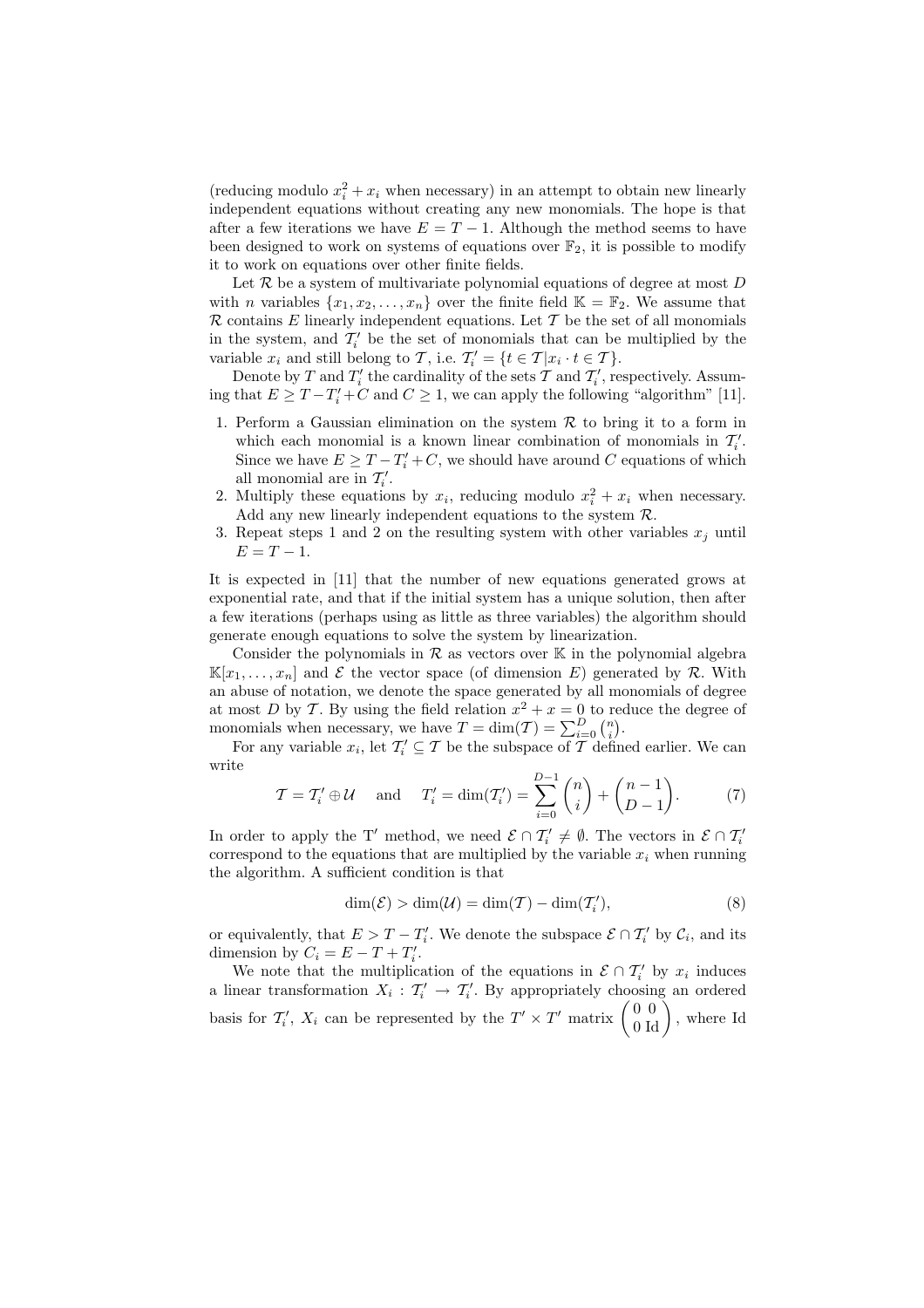corresponds to the  $\frac{T_i'}{2} \times \frac{T_i'}{2}$  identity matrix. The image of  $X_i$  is generated by  $\{x_i, x_1x_i, x_2x_i, \ldots, x_1 \ldots x_i \ldots x_n\}$ . The T' method simply computes  $X_i(\mathcal{C}_i)$  and adds the resulting vectors to the space  $\mathcal{E}$ . If we denote by  $\eta_k$  the number of new equations generated by the  $k^{\text{th}}$  iteration of the algorithm using the variable  $x_{i_k}$ , then

$$
\eta_k \le \min(\gamma + \eta_{k-1}, \dim(\text{Im}(X_{i_k}))),\tag{9}
$$

where  $\gamma = E - T + T'$  for the initial system if  $x_{i_k}$  is a new variable, otherwise  $\gamma = 0$ . This shows that the number of new equations generated by the method does not grow at exponential rate as suggested in [11].

It should be clear that if  $X_i(\mathcal{C}_i) \subseteq \mathcal{C}_i$ , then the T' method applied to the variable  $x_i$  in a particular iteration of the algorithm does not generate any new linearly independent equations. We should then try other variables, as suggested in [11], in the hope that new equations are generated. These could be then added to the system, and the process could be repeated with further variables (including  $x_i$ ). However, once the condition above is met by all variables, no new equations can be generated. Thus we have the following lemma.

**Lemma 1.** Let R be a system of m multivariate equations of degree  $D \geq 2$  with n variables  $\{x_1, x_2, \ldots, x_n\}$  over the finite field  $\mathbb{K} = \mathbb{F}_2$ , and let  $\mathcal{C}_i$  and  $X_i$  be the  $\mathbb{K}$ -subspace of  $\mathbb{K}[x_1,\ldots,x_n]$  and the linear transformation with respect to the variable  $x_i$ , as defined above. If  $X_i(\mathcal{C}_i) \subseteq \mathcal{C}_i$  for every  $1 \leq i \leq n$ , then the T' method does not generate any new linearly independent equation.

Therefore if a system satisfies the conditions of Lemma 1 before we have enough linearly independent equations to apply linearization, the  $T'$  method surely fails. Although it is not clear how likely a system is to satisfy these conditions, in Appendix C we present an example of a small system for which the T' method does not work.

We can make some further remarks about the  $T<sup>'</sup>$  method when it is applied as the final step for XL-type algorithms. Suppose that  $S$  is the initial system of m quadratic equations with n variables over the finite field  $\mathbb{F}_2$ . The XL algorithm multiplies these equations by all monomials up to a prescribed degree  $d = D - 2$ , multiplies these equations by all monomials up to a probability of the system  $\mathcal R$  with  $R = \sum_{i=0}^{D-2} \binom{n}{i}$ ¢  $\cdot$ *m* equations. We expect to have

$$
T = \sum_{i=0}^{D} \binom{n}{i} \text{ and } T'_i = \sum_{i=0}^{D-1} \binom{n}{i} + \binom{n-1}{D-1}, \tag{10}
$$

and therefore  $T - T'_i = \binom{n-1}{D}$ ). The  $T'$  method is supposed to work as soon as the number of linearly independent equations  $(E)$  is larger than  $T - T_i'$ . By the results of  $[12]$ , we see that this condition can only be satisfied if  $T'$  is greateror-equal to the coefficient of the  $D<sup>th</sup>$  term of the expected Hilbert Series of a generic algebra of type  $(n + 1; m; d_1, \ldots, d_m)$ .

Furthermore, given a variable  $x_i$ , the set  $R$  of equations can be divided into three subsets: (a) all equations obtained by multiplying monomials of degree up to  $d-1 = D-3$ , (b) all equations obtained by multiplying monomials of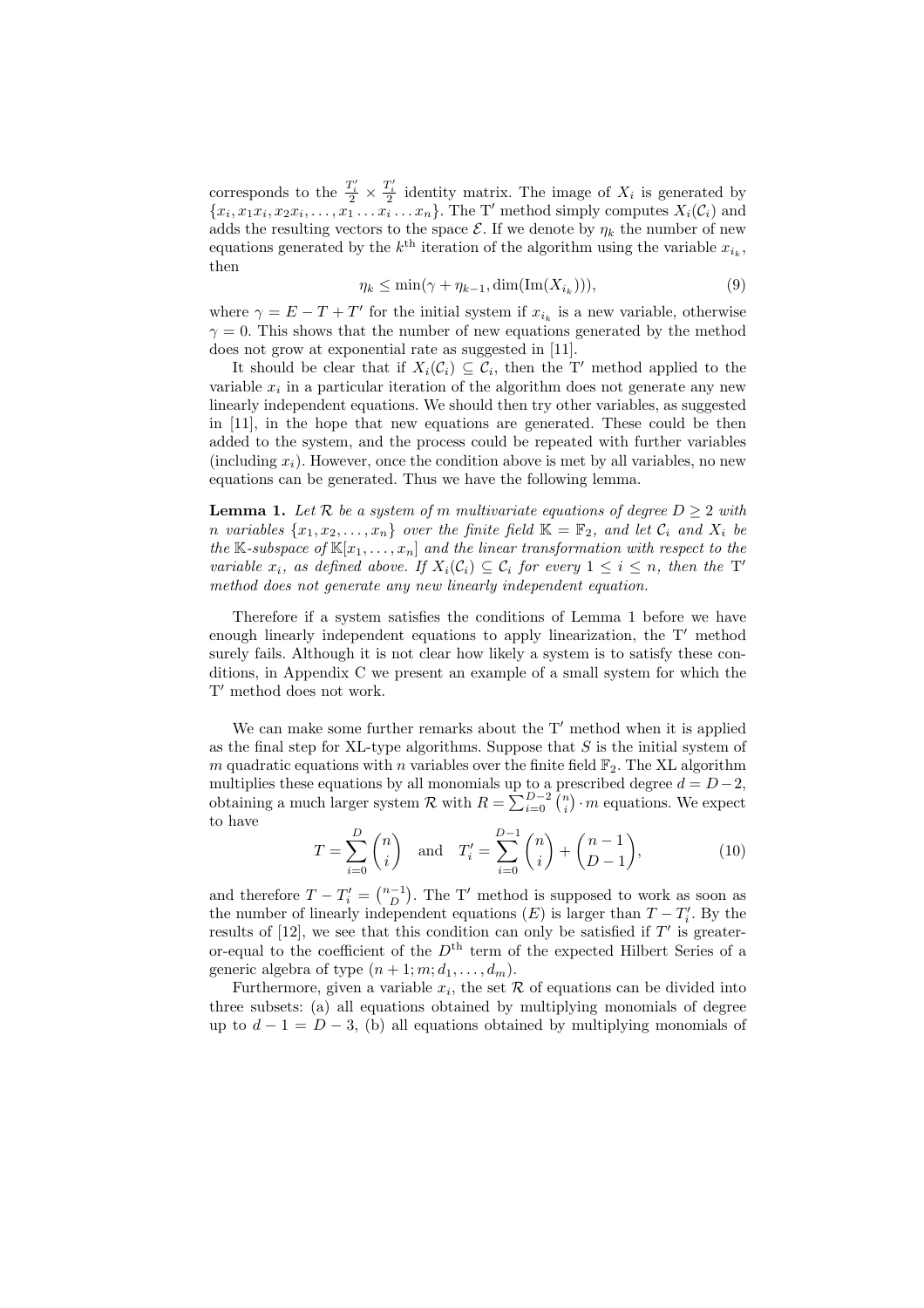degree  $d = D-2$  with the variable  $x_i$ , and (c) equations obtained by multiplying monomials of degree  $d = D - 2$  without  $x_i$ . Thus we can write

$$
R = \sum_{i=0}^{D-2} {n \choose i} \cdot m = \left(\sum_{i=0}^{D-3} {n \choose i} + {n-1 \choose D-3} + {n-1 \choose D-2}\right) \cdot m \tag{11}
$$

To apply the T' method, we should first perform a Gaussian reduction on the set  $\mathcal{R}$ , and then multiply the equations in  $\mathcal{T}'_i$  by the variable  $x_i$  in an attempt to obtain new linearly independent equations.

It is clear that all equations in (a) and (b) are in  $\mathcal{T}'_i$ . However, the equations in (b) are fixed by  $x_i$  and no new equations will be generated by multiplication. For equations in (a), any new equations would have been already included when running the XL algorithm, so no new linearly independent equations can be generated by multiplication either.

The only useful equations of  $R$  for the  $T'$  method are therefore the ones in The only useful equations of  $\kappa$  for the T method are therefore the ones in (c), and the method can work if applied to (at most)  $\binom{n-1}{D-2} \cdot m$  equations. This fact had already been remarked in [6].

In  $[15]$  it is shown how the T' method can be interpreted in terms of Buchberger's Gröbner Basis algorithm. The method is further discussed (in the context of the XL2 [9] algorithm) in [2, 4], where some doubts are cast on the general applicability of the method. It is remarked that the  $T'$  method may not be able to run because some of the monomials in  $\mathcal{T} \setminus \mathcal{T}'$  cannot be expressed as linear combination of monomials in  $\mathcal{T}'$  (and therefore cannot be reduced). In particular, this will happen if  $C = E - T + T'$  is small, because as we saw above, after the XL algorithm many equations are already in  $\mathcal{T}'$ .

It is also noted in [2] that the method should operate with all variables instead of just two or three. In this case the XL2 method is equivalent to running the XL algorithm one degree higher and eliminating all the highest degree monomials. However it is not hard to construct examples where two variables prove to be enough.

The T' method is perhaps the least understood part of XL-type algorithms. Experiments have proved to be inconclusive, and more study may be needed to verify whether it can be used in general as a final step of algorithms for efficiently solving systems of multivariate equations.

## 7 Conclusion

Since the proposal of the XSL algorithm, the potential for algebraic attacks against block ciphers, and in particular the AES, has been the source of much speculation and has attracted a lot of attention from the cryptographic community. Although not much is known about the effectiveness of algebraic attacks as a cryptanalytic technique, it is widely believed that the most promising approach is the development of dedicated methods for specific block ciphers. The XSL algorithm is perhaps the first attempt to exploit the particular structure of the AES system of equations. We have shown however that, as presented in [11],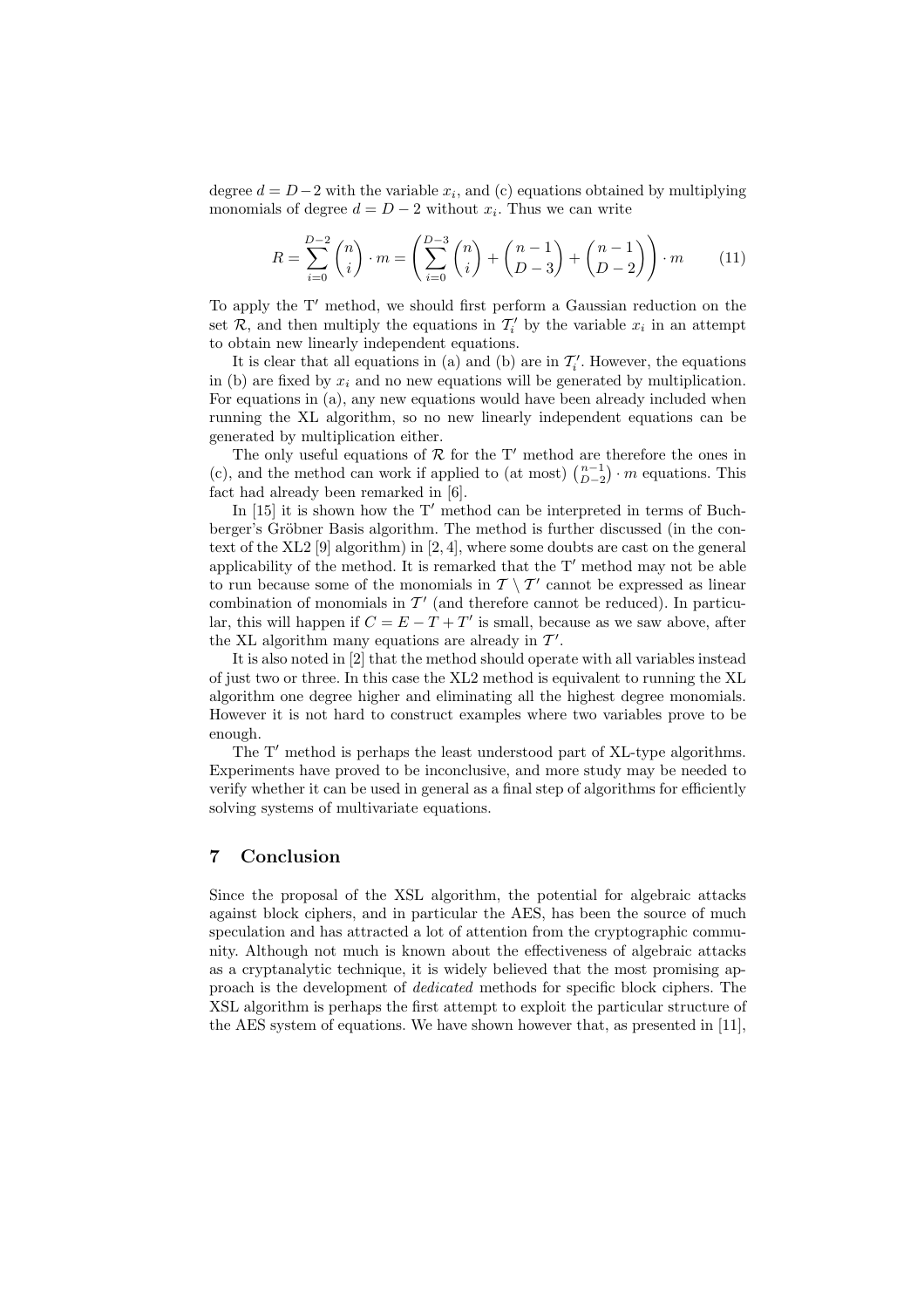the XSL algorithm cannot solve the system arising from the AES. By discussing some alternatives for the algorithm, we come to the conclusion that, in its current form, it is unlikely that the algorithm can provide an efficient method for solving the AES system of equations.

#### References

- 1. Gw´enol´e Ars, Jean-Charles Faug`ere, Hideki Imai, Mitsuru Kawazoe, and Makoto Sugita. Comparison Between XL and Gröbner Basis Algorithms. In Pil Joong Lee, editor, Advances in Cryptology - ASIACRYPT 2004, volume 3329 of Lecture Notes in Computer Science, pages 338–353. Springer, 2004.
- 2. Jiun-Ming Chen, Nicolas Courtois, and Bo-Yin Yang. On Asymptotic Security Estimates in XL and Gröbner Bases-Related Algebraic Cryptanalysis. In ICICS, volume 3269 of Lecture Notes in Computer Science, pages 401–413. Springer, 2004.
- 3. Jiun-Ming Chen and Bo-Yin Yang. All in the XL Family: Theory and Practice. In Proceedings of the 7th International Conference on Information Security and Cryptology, volume 3506 of Lecture Notes in Computer Science, pages 67–86. Springer, 2004.
- 4. Jiun-Ming Chen and Bo-Yin Yang. Theoretical Analysis of XL over Small Fields. In Proceedings of the 9th Australasian Conference on Information Security and Privacy, volume 3108 of Lecture Notes in Computer Science, pages 277–288. Springer, 2004.
- 5. Carlos Cid, Sean Murphy, and Matthew Robshaw. Small Scale Variants of the AES. In H. Gilbert and H. Handschuh, editors, Fast Software Encryption - FSE 2005, volume 3557 of Lecture Notes in Computer Science, pages 145–162. Springer-Verlag, 2005.
- 6. Don Coppersmith. Comments on Crypto-Gram Newsletter. http://www. schneier.com/crypto-gram-0210.html, October 2002.
- 7. Nicolas Courtois. Algebraic Attacks over  $GF(2<sup>k</sup>)$ , Applications to HFE Challenge 2 and Sflash-v2. In F. Bao et al., editor, PKC 2004, volume 2947 of LNCS, pages 201–217. Springer-Verlag, 2004.
- 8. Nicolas Courtois, Alexander Klimov, Jacques Patarin, and Adi Shamir. Efficient Algorithms for Solving Overdefined Systems of Multivariate Polynomial Equations. In Bart Preneel, editor, Advances in Cryptology - EUROCRYPT 2000, volume 1807 of Lecture Notes in Computer Science, pages 392–407. Springer, 2000.
- 9. Nicolas Courtois and Jacques Patarin. About the XL algorithm ober GF(2). In M. Joye, editor, Progress in Cryptology - CT-RSA 2003, pages 140–156. Springer-Verlag, 2003.
- 10. Nicolas Courtois and Josef Pieprzyk. Cryptanalysis of Block Ciphers with Overdefined Systems of Equations. Cryptology ePrint Archive, Report 2002/044, 2002.
- 11. Nicolas Courtois and Josef Pieprzyk. Cryptanalysis of Block Ciphers with Overdefined Systems of Equations. In Yuliang Zheng, editor, Advances in Cryptology - ASIACRYPT 2002, volume 2501 of Lecture Notes in Computer Science, pages 267–287. Springer, 2002.
- 12. Claus Diem. The XL-Algorithm and a Conjecture from Commutative Algebra. In Pil Joong Lee, editor, Advances in Cryptology - ASIACRYPT 2004, volume 3329 of Lecture Notes in Computer Science, pages 323–337. Springer, 2004.
- 13. Sean Murphy and Matthew Robshaw. Essential Algebraic Structure within the AES. In M. Yung, editor, Advances in Cryptology - CRYPTO 2002, volume 2442 of LNCS, pages 1–16. Springer-Verlag, 2002.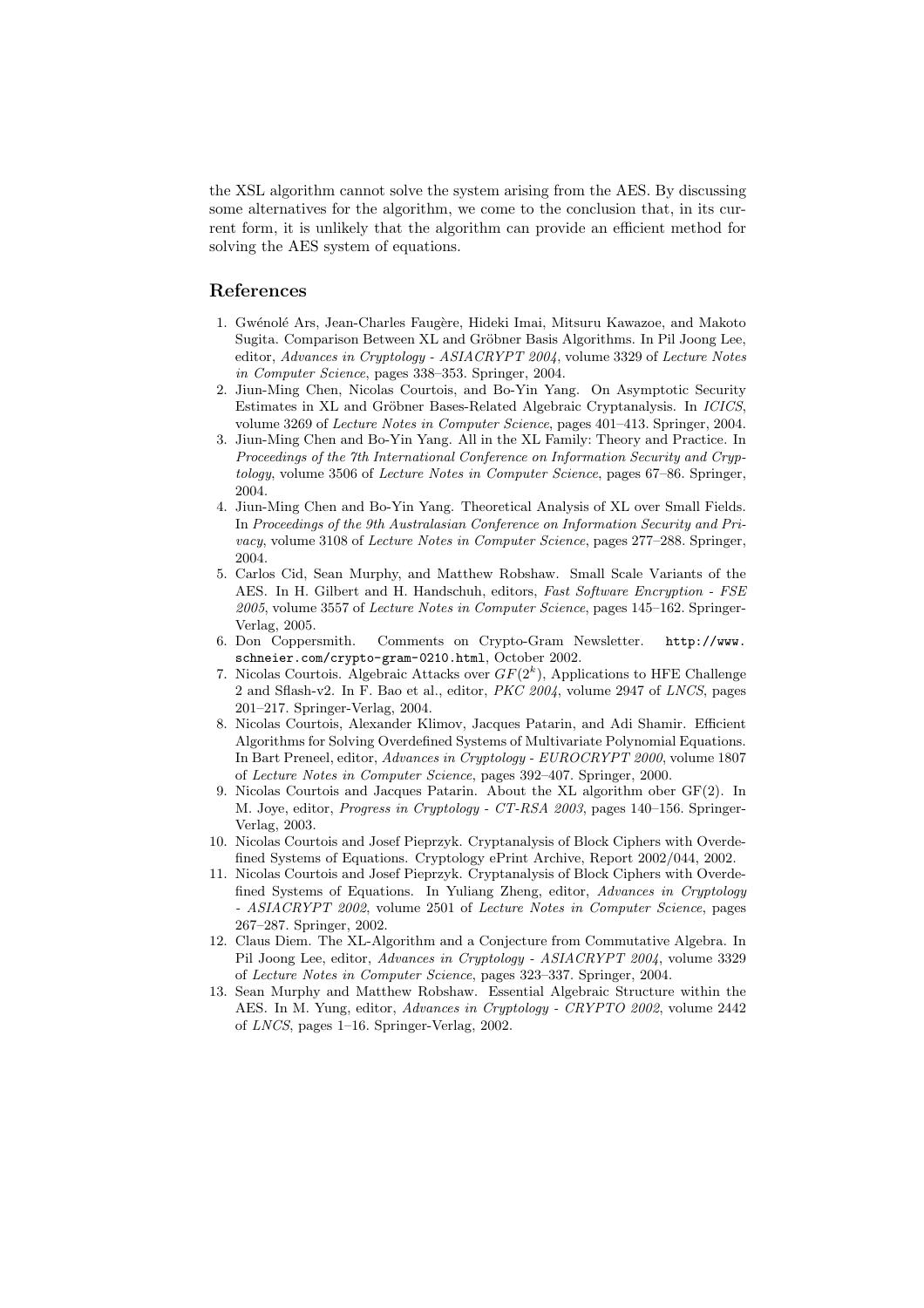- 14. Sean Murphy and Matthew Robshaw. Comments on the Security of the AES and the XSL Technique. Electronic Letters, 39:26–38, 2003.
- 15. Makoto Sugita, Mitsuru Kawazoe, and Hideki Imai. Relation between XL algorithm and Gröbner Bases Algorithms. Cryptology ePrint Archive, Report 2004/112, 2004.

## A The XSL Attack on the AES-128

In this Appendix we make some computations concerning the XSL attack against the AES with 128-bit keys.

#### A.1 Key Schedule

The AES key schedule presents a different structure from the encryption, in that not all key variables go through an S-Box. The suggestion in [10] is that, when performing the second XSL attack, one should introduce the so-called "artificial S-Boxes", with some key variables and no equations. Instead of that, in our analysis we rewrite the key schedule system such that these "artificial S-Boxes" are no longer required.

There are  $S_k = N_a N_r$  S-Boxes in the AES key schedule, and a total of  $sN_aN_b(N_r + 1)$  subkeys variables, of which  $sN_aN_r$  go through an S-Box during the key schedule. So we choose to introduce  $sN_aN_r$  new variables, to represent the bits of the S-Box output  $s_{j,3,i}$ . For the AES-128, we have  $N_a = N_b = 4$ ,  $N_r = 10$ , and so  $S_k = 40$ . A diagram for the key schedule of the AES-128 is shown in Figure 2.



Fig. 2. Diagram for the AES-128 key schedule

The key schedule set of equations used in the XSL attack consists initially of  $sN_aN_bN_r$  linear equations. We can however express all subkeys variables as linear expression of the  $2sN_aN_r$  S-Boxes variables (representing the bits of  $k_{j,3,i}$ )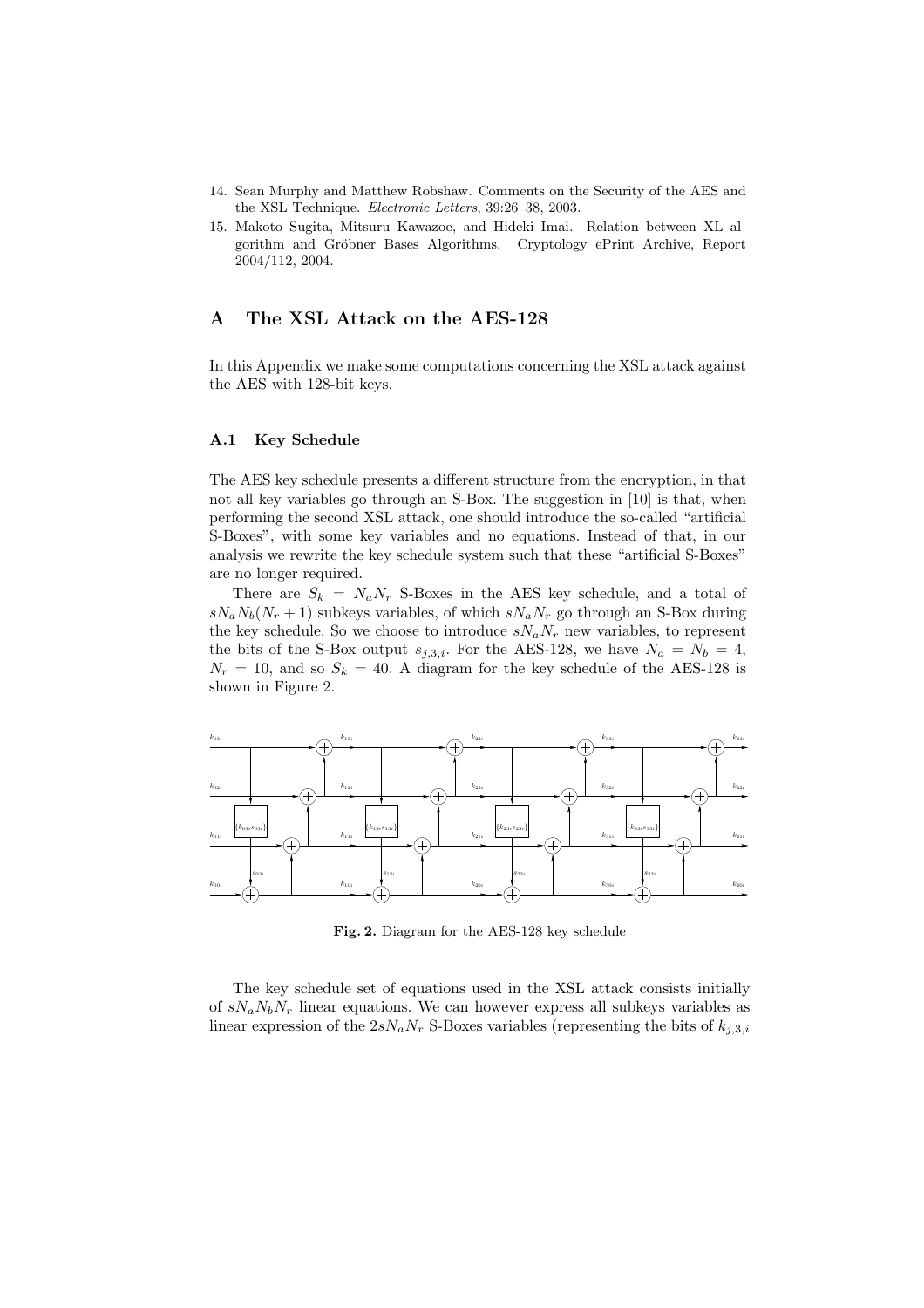and  $s_{i,3,i}$ , as shown in the equations below:

 $k_{0,0,i} = k_{0,3,i} + k_{1,3,i} + k_{2,3,i} + k_{3,3,i} + s_{2,3,i} + s_{1,3,i} + s_{0,3,i}$  $k_{1,0,i} = k_{0,3,i} + k_{1,3,i} + k_{2,3,i} + k_{3,3,i} + s_{2,3,i} + s_{1,3,i}$  $k_{2,0,i} = k_{0,3,i} + k_{1,3,i} + k_{2,3,i} + k_{3,3,i} + s_{2,3,i}$  $k_{j,0,i} = k_{j,3,i} + k_{j-1,3,i} + k_{j-2,3,i} + k_{j-3,3,i}$  for  $j = 3 \dots (N_r - 1)$  $k_{0,1,i} = k_{0,3,i} + k_{2,3,i} + s_{1,3,i}$  $k_{1,1,i} = k_{1,3,i} + k_{3,3,i} + s_{2,3,i}$  $k_{j,1,i} = k_{j,3,i} + k_{j-2,3,i}$  for  $j = 2 \dots (N_r - 1)$  $k_{0,2,i} = k_{0,3,i} + k_{3,3,i} + s_{2,3,i}$  $k_{j,2,i} = k_{j,3,i} + k_{j-1,3,i}$  for  $j = 1 \dots (N_r - 1)$  $k_{N_r,0,i} = k_{N_r-4,3,i} + k_{N_r-3,3,i} + k_{N_r-2,3,i} + k_{N_r-1,3,i} + s_{N_r-1,3,i}$  $k_{N_r,1,i} = k_{N_r-4,3,i} + k_{N_r-2,3,i} + s_{N_r-1,3,i}$  $k_{N_r,2,i} = k_{N_r-4,3,i} + k_{N_r-1,3,i} + s_{N_r-1,3,i}$  $k_{N_r,3,i} = k_{N_r-4,3,i} + s_{N_r-1,3,i}$ 

The equations above can also be used to simplify the key schedule linear layer equations relating variables from S-Boxes. These equations can be written as

$$
k_{j,3,i} = k_{j+4,3,i} + s_{j+3,3,i} \quad \text{for } j = 0 \dots (N_r - 5). \tag{12}
$$

We therefore have  $N_a(N_r-4)$  sets of s linear equations, and so  $K_e = N_a(N_r-4)s$ . For the AES-128, we have  $K_e = 192$ . The number of key schedule S-Boxes needed to express the different subkeys is given in Table 1.

**Table 1.** Number of S-Boxes used in equations involving  $k_{i,r,i}$ 

|                     |   |         |   |   |          | G |  |          |   |  |
|---------------------|---|---------|---|---|----------|---|--|----------|---|--|
| $\kappa_{j,0,i}$    |   |         |   |   |          |   |  |          |   |  |
| $\kappa_{i}$<br>1,i | ິ | ച<br>IJ |   | າ |          |   |  |          |   |  |
| $\kappa_{j,2,i}$    | ິ | റ       | ച |   | $\Omega$ | റ |  | $\Omega$ | റ |  |
| $\kappa_{j,3,i}$    |   |         |   |   |          |   |  |          |   |  |

#### A.2 Complexity of the XSL attack on the AES-128

In this section we show that, in addition to the issues raised in Section 5, the XSL heuristics presented in [11] overestimate the number of equations generated by the algorithm<sup>6</sup> . Firstly, when deriving the complexity of the attacks, the XSL heuristics assume that all equations generated by the method are linearly independent. It should be clear that they are not. Even for  $P = 2$ , there are many relations of the type  $f_i \cdot [f_j] = f_j \cdot [f_i]$ . Secondly, the XSL algorithm states that neighbouring S-Boxes need to be excluded when multiplying the linear layer

 $6$  Note that although the key schedule equations were not used in [11], the way the heuristics were used to obtain the number of equations can be easily applied to the system including the key schedule.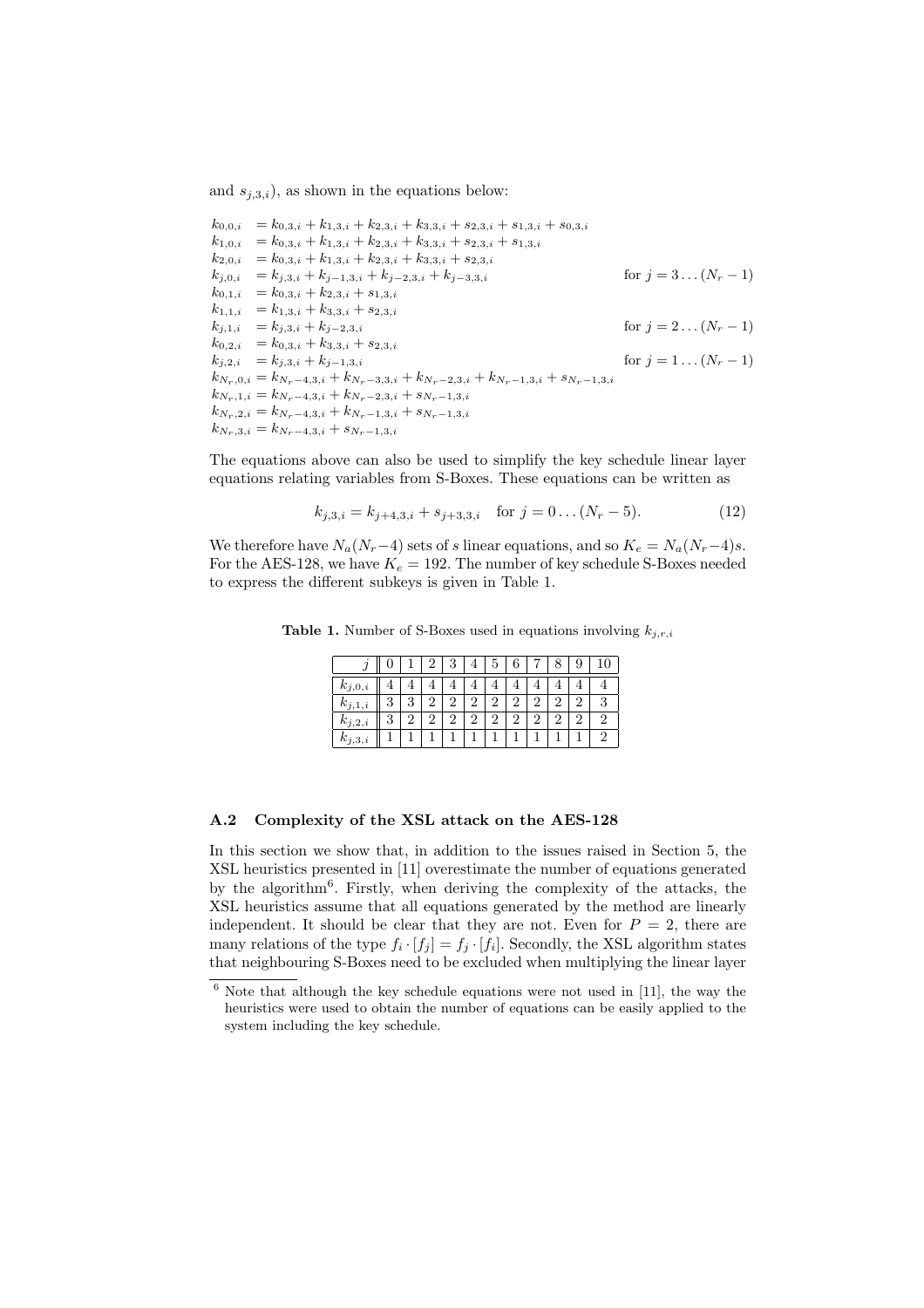equations. This also needs to be taken into account when estimating the total number of equations.

The subsets of linear layer equations from the encryption have common variables with four S-Boxes from the current round, one S-Box from the next round (except in the first and last rounds, where some monomials are replaced by the plaintext or the ciphertext), and a number of key schedule S-Boxes. The number of neighbouring S-Boxes for the key schedule equations can be derived from Table 1, while the number of neighbouring S-Boxes for the encryption equations is given in Table 2.

**Table 2.** Number of neighbouring S-Boxes for the encryption equations (defining  $w_{i,k,i}$ )

|             |   |  | 3 |  |  |  |  |
|-------------|---|--|---|--|--|--|--|
| $w_{j,0,i}$ |   |  | 9 |  |  |  |  |
| $w_{j,1,i}$ |   |  |   |  |  |  |  |
| $w_{j,2,i}$ |   |  |   |  |  |  |  |
| $w_{j,3,i}$ | ິ |  |   |  |  |  |  |

Therefore the number of equations obtained by multiplication should be

$$
R = \sum_{i=1}^{L} s \sum_{k=1}^{P} (t - r - 1)^{k-1} {S - b_i \choose k - 1}
$$
 (13)

instead of  $Ss(t-r)^{(P-1)}\binom{S}{P-1}$ ¢ given in [11]. Likewise, the number of monomials is

$$
T = \sum_{k=0}^{P} (t - r - 1)^k \binom{S}{k}
$$
 (14)

instead of  $(t-r)^P\binom{S}{P}$ ¢ given in [11]. For the AES-128, we have

$$
S = S_m + S_k = N_a N_b N_r + N_a N_r = 200,
$$
  
\n
$$
L = N_a N_b (N_r + 1) + N_a (N_r - N_b) = 200,
$$

while  $b_i$  can be obtained from Tables 1 and 2.

Using these figures and the formulas given in [11], we obtain  $P = 9$ , giving  $T \approx 2^{100}$  and  $T^{\omega} \approx 2^{238}$  for the second XSL attack against the AES-128. We note however that we are not taking into account the linear dependencies between these equations, and so the complexity is likely to be much higher.

We also note that, with these new figures and assuming that *almost* all  $R$ equations are linearly independent  $[11]$ , the  $T'$  method seems to be irrelevant for the attack. In fact, since  $T \approx 100T'$ , when  $P = 9$  we already have  $R > T - 2$  (so there is no need for the T' method), while for  $P = 8$  we are still in the situation that  $R < T - T'$  (and are therefore unlikely to be able to use the T' method).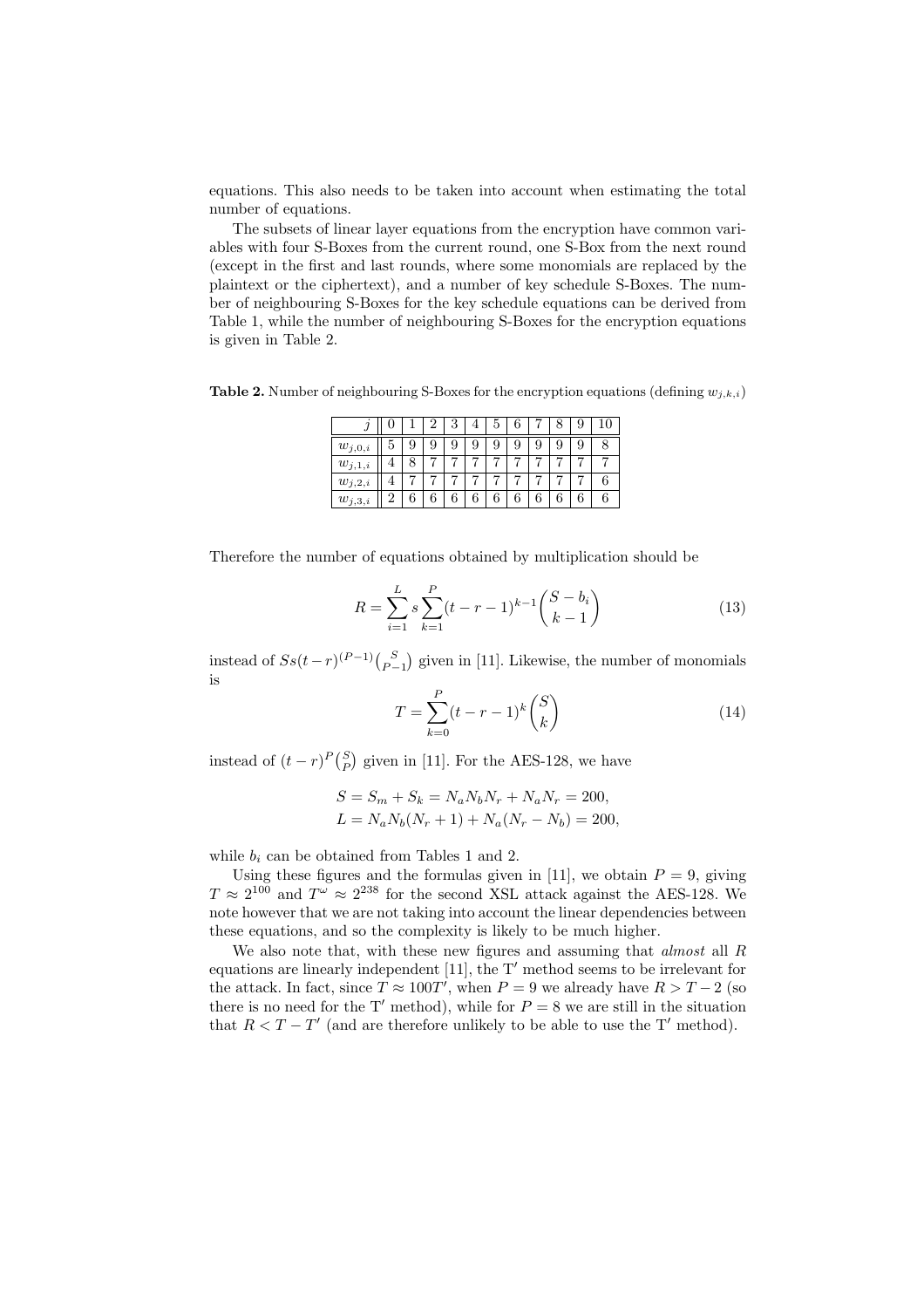### B Relation between sXL and XL

We present here the proof of Proposition 1 from Section 5.1.

Let  $\overline{S}$  be the set of equations consisting of the original linear layer equations (after the processing described in Section 4), and the relations (4) resulting from the S-Boxes equations. All these equations are written as sum of terms made up of the product of monomials in the bases of the S-Boxes.

Let  $D \in \mathbb{N}$  and  $\overline{U}_D$  be the set of equations generated by running the sXL algorithm with the parameter  $P = D$  on the set  $\overline{S}$ . Denote by  $\mathbb{K}[\{x_{ij} \cdot w_{ik}\}]$ the subring of  $\mathbb{K}[x, w]$  generated by the various monomials of type  $(x_{ij} \cdot w_{ik})$ contained in the bases of the S-Boxes. Furthermore, let  $\mathbb{K}[\{x_{ij} \cdot w_{ik}\}]_{\leq 2D}$  and  $\mathbb{K}[x,w]_{\leq 2D}$  be the K-vector spaces generated by the respective polynomials of total degree at most 2D. It is clear that we have  $\overline{U}_D \subset \mathbb{K}[\{x_{ij} \cdot w_{ik}\}]_{\leq 2D}$ .

Similarly to [12], we define

$$
\overline{\chi}(D) = \dim_{\mathbb{K}} (\mathbb{K}[\{x_{ij} \cdot w_{ik}\}]_{\leq 2D}) - \dim_{\mathbb{K}} (\overline{U}_D).
$$

The sXL algorithm will yield a solution for the system if  $\bar{\chi}(D) = 1$  (we are ignoring by now the T' method)<sup>7</sup>. We denote by  $P_m$  the minimal value of D for which this relation is satisfied.

We now introduce new variables  $Y_{ijk}$  and substitute the monomials  $(x_{ij} \cdot w_{ik})$ in the equations in  $\overline{S}$  by  $Y_{ijk}$ . As the equations in  $\overline{S}$  are either quadratic or quartic, this can be done in a straightforward way. We denote this new set of equations by  $S \subset \mathbb{K}[Y]$ . To this set we add the equations (6)

$$
Y_{ijk} \cdot Y_{ipq} = Y_{ijq} \cdot Y_{ipk},\tag{15}
$$

contained in the set  $\mathcal{R} \subset \mathbb{K}[Y]$ . Let  $U_D$  be the set of equations generated by running the XL algorithm up to degree D on the set  $S \cup \mathcal{R} \subset \mathbb{K}[Y]$ . It is clear that we have  $U_D \subset \mathbb{K}[Y]_{\leq D}$ . Now we define

$$
\chi(D) = \dim_{\mathbb{K}}(\mathbb{K}[Y]_{\leq D}) - \dim_{\mathbb{K}}(U_D).
$$

Again, we can solve the system directly by linearization if  $\chi(D) = 1$ , but more generally, we only need  $\chi(D) \leq D$ . We denote by  $D_m$  the minimal degree D for which this relation is satisfied.

Let  $\phi$  be the K-homomorphism defined as

$$
\phi: \mathbb{K}[Y]_{\leq D} \longrightarrow \mathbb{K}[\{x_{ij} \cdot w_{ik}\}]_{\leq 2D}
$$

$$
Y_{ijk} \longrightarrow x_{ij}w_{ik} .
$$

It is clear that  $\phi(\mathbb{K}[Y]_{\leq D}) = \mathbb{K}[\{x_{ij} \cdot w_{ik}\}]_{\leq 2D}$  and  $\phi(U_D) = \overline{U}_D$ . Let  $V_D$  be the subset of  $\mathbb{K}[Y]_{\leq D}$  defined as

$$
V_D = \langle \prod_{l=1}^{D-2} Y_{i_l j_l k_l} \cdot \mathcal{R} \rangle.
$$
 (16)

<sup>7</sup> In fact, by renaming monomials if necessary, we should be able to successfully solve the system if  $\overline{\chi}(D) \leq D$  [8].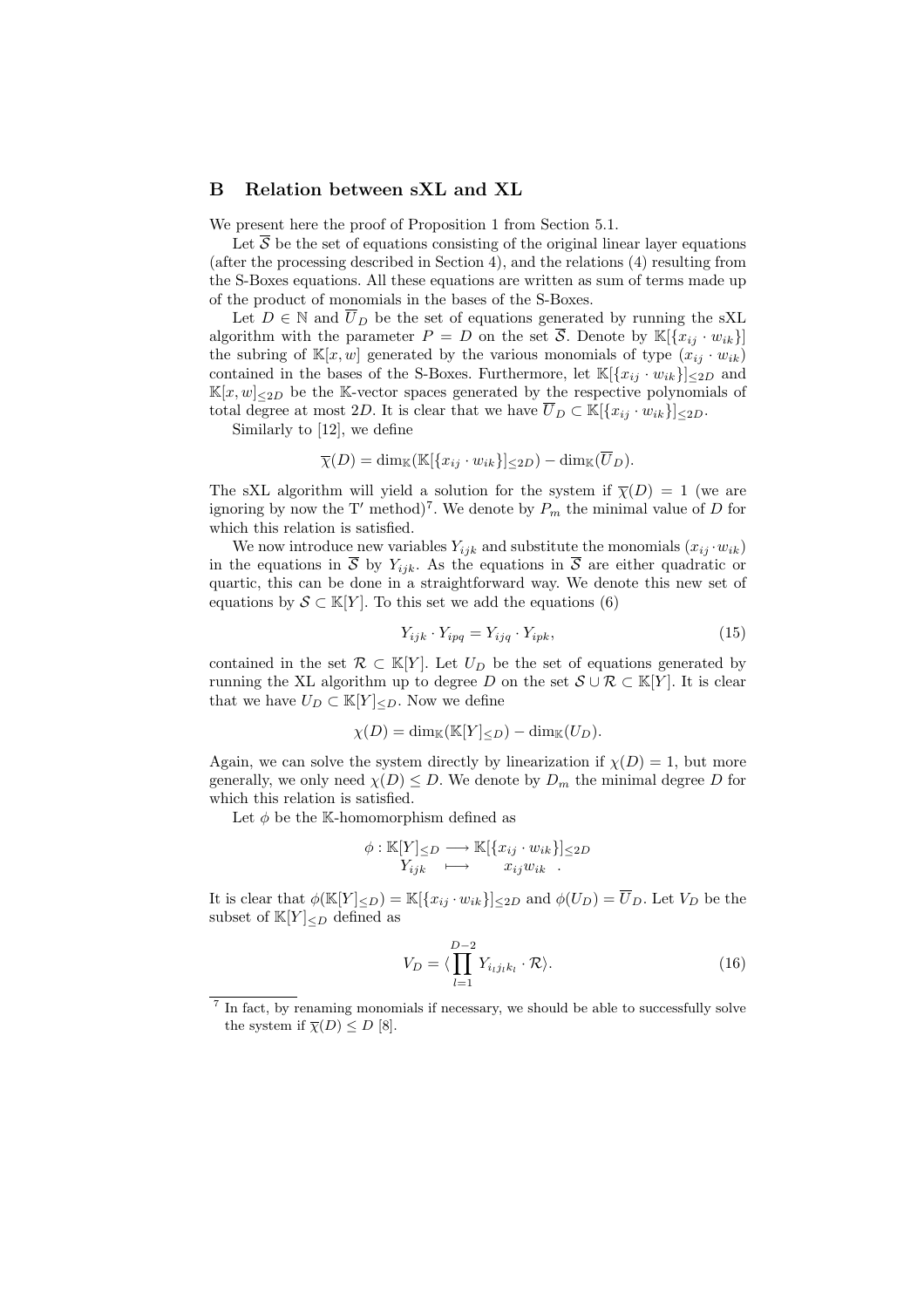#### **Lemma 2.**  $V_D$  is the kernel of the homomorphism  $\phi$ .

*Proof.* In one direction, it is clear that  $V_D \subseteq \text{ker } \phi$ . Now let  $\mathcal{B} = \{M_i\}$  be the canonical basis of  $\mathbb{K}[Y]_{\leq D}$  and r the number of distinct monomials of type  $\phi(M_i)$ . It is clear that each  $\phi(M_i)$  is a non-null monomial of  $\mathbb{K}[\{x_{ij} \cdot w_{ik}\}]_{\leq 2D}$ , and thus r is the rank of  $\phi$ . We can then choose  $b = \#B - r$  linearly independent polynomials of the form  $M_i + M_j$  with  $\phi(M_i) = \phi(M_i)$ . Since dim(ker  $\phi$ ) = b, it follows that these polynomials form a basis of ker  $\phi$ .

Let  $M_1 = \prod_l m_{1l}$ , where  $m_{1l} = \prod_r Y_{i_l j_r k_r}$  are monomials involving only variables (i.e. quadratic monomials in  $\mathbb{K}[\{x_{ij} \cdot w_{ik}\}]$ ) from the same S-Box. It is clear that  $M_2 = \prod_l m_{2l}$ , with  $\phi(m_{1l}) = \phi(m_{2l})$ . So without loss of generality, we assume that  $M_1 = m_1 = \prod_r Y_{ij_r k_r}$  and  $M_2 = m_2 = \prod_l Y_{ij_l k_l}$ .

If we write  $\nu : j_r \to k_r$  and  $M_1 = \prod_j Y_{ij\nu(j)}$ , then there exists a permutation If we write  $\nu : \mathcal{J}_r \to \kappa_r$  and<br>  $\sigma \in \mathcal{S}_K$  such that  $M_2 = \prod$  $S_K$  such that  $M_2 = \prod_j Y_{i\sigma(j)\nu(j)}$ . Write  $\sigma$  as a product of transpositions  $\sigma = \prod_p \tau_p$ , where  $\tau_p = (a_p, b_p)$  with  $a_p, b_p \in \{k_r\}$ . Denote by  $t_p$  the product  $\tau_{p-1}\tau_{p-2}\ldots\tau_0$ , where  $t_0 = id$  and  $t_\infty = \sigma$ . If we call

$$
Z_{jk} = \begin{cases} Y_{ijk} & \text{if } j \neq k \\ [Y_{ijk}] & \text{if } j = k \end{cases},
$$

then we have

$$
\prod_{i} Z_{i\nu(i)} + \prod_{i} Z_{\tau_p(i)\nu(i)} = (Z_{a_p\nu(a_p)} Z_{b_p\nu(b_p)} + Z_{a_p\nu(b_p)} Z_{b_p\nu(a_p)}) \prod_{i \neq a_p, b_p} Z_{i\nu(i)}
$$
  

$$
\prod_{i} Z_{t_p(i)\nu(i)} + \prod_{i} Z_{t_{p+1}(i)\nu(i)} = (Z_{a_p\nu(a_p)} Z_{b_p\nu(b_p)} + Z_{a_p\nu(b_p)} Z_{b_p\nu(a_p)}) \prod_{t_p(i) \neq a_p, b_p} Z_{t_p(i)\nu(i)}.
$$

Therefore

$$
M_1 + M_2 = \prod_i Z_{t_{\infty}(i)\nu(i)} + \prod_i Z_{t_0(i)\nu(i)} \in \langle (Z_{\alpha\beta}Z_{\gamma\delta} + Z_{\alpha\delta}Z_{\gamma\beta})\cdot \mathbb{K}[Y]_{\leq D-2} \rangle,
$$

and ker  $\phi = V_D$ .

Therefore, according to the lemma we have

$$
\frac{\mathbb{K}[Y]_{\leq D}}{V_D} \cong \mathbb{K}[\{x_{ij}\cdot w_{ik}\}]_{\leq 2D} \quad \text{and} \quad \frac{U_D}{V_D} \cong \overline{U}_D.
$$

It follows that  $\chi(D) = \overline{\chi}(D)$  and  $P_m = D_m$ .

## $C$  An example for which the  $T'$  method fails

In Appendix B of  $[11]$  a concrete working example for the  $T'$  method is presented. The example consisted of a system of 8 quadratic equations with 5 variables, such that  $T = 16$  and  $T' = 10$ . By alternately applying the method with respect to the